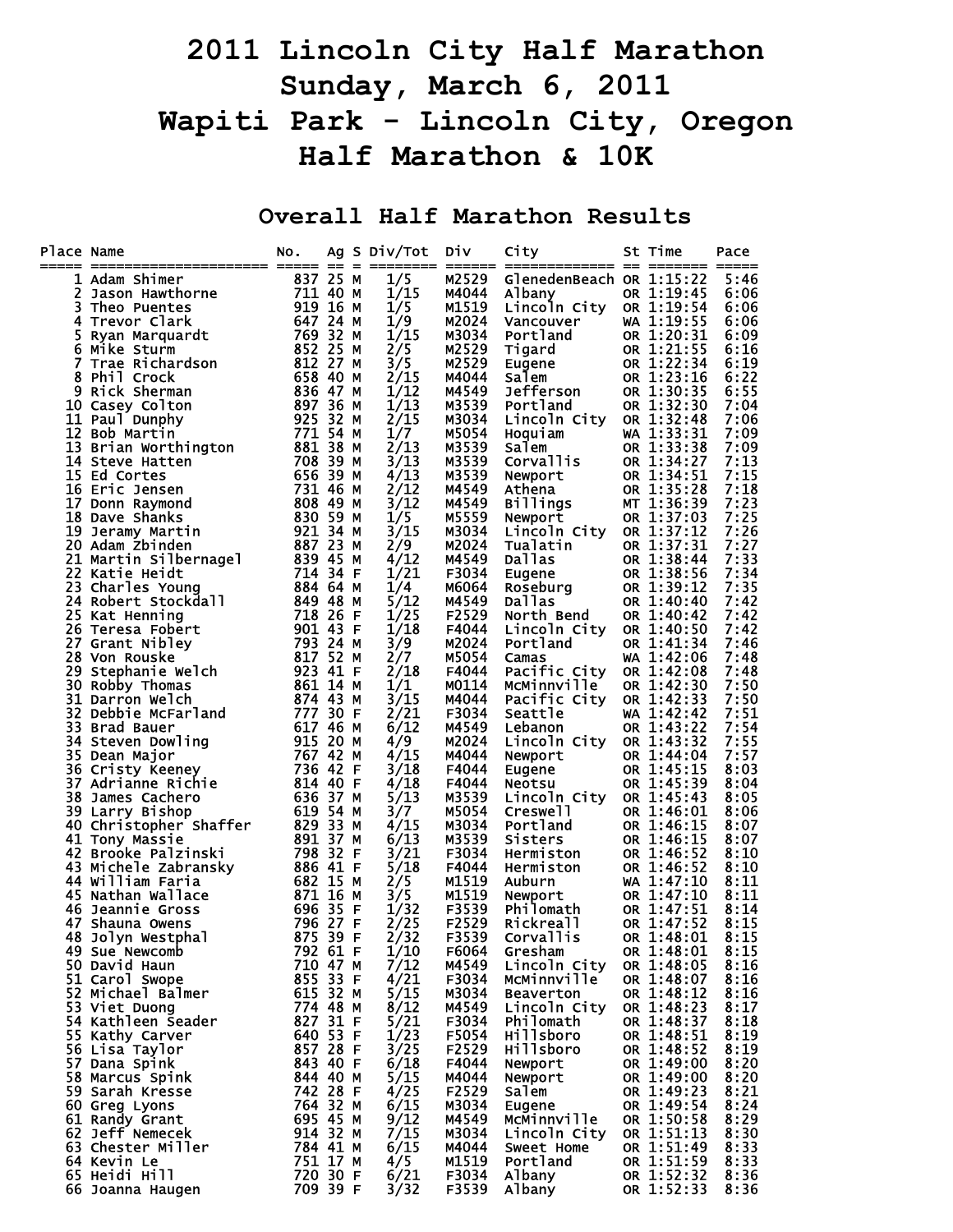|    | 67 Garry Black                                                                                                                                                                                                                                 | 621 43 M                         |   | 7/15          | M4044          | Corvallis                | OR 1:53:21                     | 8:40         |
|----|------------------------------------------------------------------------------------------------------------------------------------------------------------------------------------------------------------------------------------------------|----------------------------------|---|---------------|----------------|--------------------------|--------------------------------|--------------|
|    | 68 Anne Harris                                                                                                                                                                                                                                 | 706 39 F                         |   | 4/32          | F3539          | Newport                  | OR 1:53:22                     | 8:40         |
|    | 69 Ted Garner                                                                                                                                                                                                                                  | 689 60 M                         |   | 2/4           | M6064          | Gresham                  | OR 1:53:23                     | 8:40         |
|    | 70 Anya Spano                                                                                                                                                                                                                                  | 842 28 F                         |   | 5/25          | F2529          | Auburn                   | WA 1:53:28                     | 8:40         |
|    | 71 Sean Phifer                                                                                                                                                                                                                                 | 802 24 M                         |   | 5/9           | M2024          | Portland                 | OR 1:53:28                     | 8:40         |
|    | <b>72 Willow Merritt</b>                                                                                                                                                                                                                       | 783 27 F<br>605 29 M             |   | 6/25<br>4/5   | F2529          | Stayton                  | OR 1:53:34                     | 8:41         |
|    | 73 Jeff Alden                                                                                                                                                                                                                                  | 663 44 M                         |   | 8/15          | M2529<br>M4044 | Eugene<br>Portland       | OR 1:53:55<br>OR 1:54:15       | 8:42         |
|    | 74 Henry Tieu<br>75 Nicholas Fischer                                                                                                                                                                                                           | 684 33 M                         |   | 8/15          | M3034          | Portlland                | OR 1:54:44                     | 8:44<br>8:46 |
|    | 76 Sheryl Bachart                                                                                                                                                                                                                              | 612 41 F                         |   | 7/18          | F4044          | Newport                  | OR 1:55:00                     | 8:47         |
|    | 77 Doug Hunt                                                                                                                                                                                                                                   | 725 60 M                         |   | 3/4           | M6064          | <b>Toledo</b>            | OR 1:55:20                     | 8:49         |
|    | 78 Mathew Christie                                                                                                                                                                                                                             | 644 40 M                         |   | 9/15          | M4044          | Newberg                  | OR 1:55:27                     | 8:49         |
|    | 79 Aaron Bailey                                                                                                                                                                                                                                | 614 38 M                         |   | 7/13          | M3539          | Portland                 | OR 1:55:31                     | 8:50         |
|    | <i>(</i> 9 Aaron Bailey<br>80 Tara Coffey<br>81 Emily Dimick<br>82 Rochelle Curtis                                                                                                                                                             | 650 22 F                         |   | 1/9           | F2024          | Salem                    | OR 1:55:43                     | 8:50         |
|    |                                                                                                                                                                                                                                                | 666 24 F                         |   | 2/9           | F2024          | <b>Dallas</b>            | OR 1:55:47                     | 8:51         |
|    |                                                                                                                                                                                                                                                | 660 41 F                         |   | 8/18          | F4044          | Sisters                  | OR 1:55:56                     | 8:51         |
|    |                                                                                                                                                                                                                                                | 877 49 M                         |   | 10/12         | M4549          | Newport                  | OR 1:56:00                     | 8:52         |
|    | 83 Tracy Wiley<br>84 Josh Christensen<br>85 Carrie Kugler<br>8 <u>6</u> Barbara_Luscher                                                                                                                                                        | 643 20 M                         |   | 6/9           | M2024          | Salem                    | OR 1:56:22                     | 8:53         |
|    |                                                                                                                                                                                                                                                | 744 38 F                         |   | 5/32          | F3539          | Hillsboro                | OR 1:56:30                     | 8:54         |
|    |                                                                                                                                                                                                                                                | 761 59 F                         |   | 1/15          | F5559          | Portland                 | OR 1:56:41                     | 8:55         |
| 87 | Joanna Evenson                                                                                                                                                                                                                                 | 681 38 F                         |   | 6/32          | F3539          | North Plains             | OR 1:56:54                     | 8:56         |
|    | 38 Jeffrey Tiedemann<br>89 David Boys<br>90 Dennis Knable<br>91 Kara Allan                                                                                                                                                                     | 862 40 M                         |   | 10/15         | M4044          | Tualatin                 | OR 1:56:55                     | 8:56         |
|    |                                                                                                                                                                                                                                                | 916 44 M                         |   | 11/15         | M4044          | Newport                  | OR 1:57:02                     | 8:57         |
|    |                                                                                                                                                                                                                                                | 739 65 M<br>606 29 F             |   | 1/1           | M6569<br>F2529 | Vancouver                | WA 1:57:17                     | 8:58         |
|    | 92 Josiah Liedkie                                                                                                                                                                                                                              | 758 19 M                         |   | 7/25<br>5/5   | M1519          | Otis<br>Salem            | OR 1:57:42<br>OR 1:58:15       | 9:00<br>9:02 |
|    | 93 Thanh Tieu                                                                                                                                                                                                                                  | 664 42 M                         |   | 12/15         | M4044          | Rockwood Corn OR 1:58:28 |                                | 9:03         |
|    | 94 Joseph Ederer                                                                                                                                                                                                                               | 675 45 M                         |   | 11/12         | M4549          | Portland                 | OR 1:58:40                     | 9:04         |
|    | 95 Eve Broaddus                                                                                                                                                                                                                                | 628 34 F                         |   | 7/21          | F3034          | Salem                    | OR 1:59:03                     | 9:06         |
|    |                                                                                                                                                                                                                                                | 649 22 M                         |   | 7/9           | M2024          | Salem                    | OR 1:59:12                     | 9:06         |
|    |                                                                                                                                                                                                                                                | 734 53 M                         |   | 4/7           | M5054          | Gilbert                  | AZ 1:59:16                     | 9:07         |
|    |                                                                                                                                                                                                                                                | 806 26 F                         |   | 8/25          | F2529          | Independence             | OR 1:59:17                     | 9:07         |
|    | <b>95 Eve Broaddus<br/>96 Joe Coffey<br/>97 Stephen Jurca<br/>98 Barbara Pratt<br/>99 Gail Saxton<br/>100 Kimberley Shearer</b>                                                                                                                | 821 39 F                         |   | 7/32          | F3539          | Milwaukie                | OR 1:59:25                     | 9:07         |
|    |                                                                                                                                                                                                                                                | 833 37 F                         |   | 8/32          | F3539          | Beaverton                | OR 1:59:49                     | 9:09         |
|    | 101 Dania Morales                                                                                                                                                                                                                              | 788 22 F                         |   | 3/9           | F2024          | Steilacoom               | WA 2:00:04                     | 9:10         |
|    | 102 Kathleen Cloughesy                                                                                                                                                                                                                         | 648 21 F                         |   | 4/9           | F2024          | Newberg                  | OR 2:00:06                     | 9:11         |
|    | 103 Jon Down                                                                                                                                                                                                                                   | 670 50 M                         |   | 5/7           | M5054          | Portland                 | OR 2:00:07                     | 9:11         |
|    | 104 Deanna Shepherd                                                                                                                                                                                                                            | 834 45 F                         |   | 1/22          | F4549          | Gresham                  | OR 2:00:30                     | 9:12         |
|    | 105 Jeramy Martin                                                                                                                                                                                                                              | 773 34 M                         |   | 9/15          | M3034          | Springfield              | OR 2:01:20                     | 9:16         |
|    | 106 Rebecca Unknown                                                                                                                                                                                                                            | 772                              | F |               |                | Lincoln City             | OR 2:01:20                     | 9:16         |
|    | 107 Emily Down                                                                                                                                                                                                                                 | 669 22 F                         |   | 5/9           | F2024          | Portland                 | OR 2:01:23                     | 9:16         |
|    | 108 Robyn Christie<br>109 Vicki Smith                                                                                                                                                                                                          | 645 35 F                         |   | 9/32          | F3539          | Newberg                  | OR 2:01:31                     | 9:17         |
|    | 109 Vicki Smith                                                                                                                                                                                                                                | 841 35 F                         |   | 10/32         | F3539          | Beaverton                | OR 2:01:39                     | 9:18         |
|    | 110 Gordon Rice                                                                                                                                                                                                                                | 811 48 M                         |   | 12/12         | M4549          | <b>Sherwood</b>          | OR 2:01:43                     | 9:18         |
|    | 111 James Parr                                                                                                                                                                                                                                 | 800 37 M                         |   | 8/13          | M3539          | Salem                    | OR 2:01:46                     | 9:18         |
|    | 112 Emily Heiberg<br>113 Amy Hutmacher<br>114 Graham Colton<br>115 Rebecca Garner<br>116 Michael Larsen                                                                                                                                        | 712 26 F                         |   | 9/25          | F2529          | Lincoln City             | OR 2:01:52                     | 9:19         |
|    |                                                                                                                                                                                                                                                | 726 28 F                         |   | 10/25         | F2529          | Newport                  | OR 2:02:01                     | 9:19         |
|    |                                                                                                                                                                                                                                                | 652 34 M<br>688 58 F             |   | 10/15         | M3034          | Portland                 | OR 2:02:06<br>OR 2:02:11       | 9:20         |
|    | — 749 32 м                                                                                                                                                                                                                                     |                                  |   | 2/15<br>11/15 | F5559<br>M3034 | Gresham                  | OR 2:02:39                     | 9:20<br>9:22 |
|    | 116 Michael Larsen<br>117 Katie Nordquist                                                                                                                                                                                                      | 794 22 F                         |   | 6/9           | F2024          | Albany<br>Sisters        | OR 2:02:57                     | 9:24         |
|    | 118 Nancy Levine                                                                                                                                                                                                                               | 756 54 F                         |   | 2/23          | F5054          | West Linn                | OR 2:03:06                     | 9:24         |
|    | 119 Alex Zsenyuk                                                                                                                                                                                                                               | 889 24 M                         |   | 8/9           | M2024          | Vancouver                | WA 2:04:03                     | 9:29         |
|    | 120 Feather Hryczyk                                                                                                                                                                                                                            | 722 32 F                         |   | 8/21          | F3034          | Lincoln City             | OR 2:04:55                     | 9:33         |
|    | 121 Robine Bots-Jeffrey                                                                                                                                                                                                                        | 622 35 F                         |   | 11/32         | F3539          | Sisters                  | OR 2:05:13                     | 9:34         |
|    | 122 Julie Patton                                                                                                                                                                                                                               | 801 40 F                         |   | 9/18          | F4044          | Sisters                  | OR 2:05:18                     | 9:34         |
|    | 123 Katie Diez                                                                                                                                                                                                                                 | 665 37 F                         |   | 12/32         | F3539          | Sisters                  | OR 2:05:46                     | 9:36         |
|    | 124 Kara Calmettes                                                                                                                                                                                                                             | 637 12 F                         |   | 1/1           | F0114          | Sisters                  | OR 2:05:48                     | 9:37         |
|    | 125 Heather Haley                                                                                                                                                                                                                              | 700 26 F                         |   | 11/25         | F2529          | Coos Bay                 | OR 2:05:57                     | 9:37         |
|    | 126 Brian Joynt                                                                                                                                                                                                                                | 733 37 M                         |   | 9/13          | M3539          | Albany                   | OR 2:05:58                     | 9:37         |
|    | 127 Julia Stewart                                                                                                                                                                                                                              | 847 34 F                         |   | 9/21          | F3034          | Salem                    | OR 2:06:15                     | 9:39         |
|    | 128 Kelli King                                                                                                                                                                                                                                 | 737 27 F                         |   | 12/25         | F2529          | Coos Bay                 | OR 2:06:30                     | 9:40         |
|    | 129 Julie Tadlock                                                                                                                                                                                                                              | 924 39 F                         |   | 13/32         | F3539          | Sisters                  | 2:06:38                        | 9:40         |
|    | 130 Felix Braffith                                                                                                                                                                                                                             | 625 34 M                         |   | 12/15         | M3034          | Steilacoom               | WA 2:07:30                     | 9:44         |
|    | 131 Mark Hulett                                                                                                                                                                                                                                | 723 58 M                         |   | 2/5           | M5559          | Tenino                   | WA 2:07:30                     | 9:44         |
|    | 132 Kristy Jones<br>132 Kristy Jones<br>133 Elizabeth Martin<br>133 Elizabeth Martin                                                                                                                                                           | 732 33 F                         |   | 10/21         | F3034          | Newport                  | OR 2:08:44                     | 9:50         |
|    |                                                                                                                                                                                                                                                | 922 16 F                         |   | 1/3           | F1519          | Steilacoom               | WA 2:08:44                     | 9:50         |
|    |                                                                                                                                                                                                                                                | 655 28 F                         |   | 13/25         | F2529          | South Beach              | OR 2:08:51                     | 9:51         |
|    | 135 Colin Corbett                                                                                                                                                                                                                              | 654 33 F                         |   | 11/21         | F3034          | Eugene                   | OR 2:08:52                     | 9:51         |
|    | 136 Nicole Miller                                                                                                                                                                                                                              | 785 28 F                         |   | 14/25         | F2529          | Weiser                   | ID 2:09:42                     | 9:54         |
|    | 137 Breanna Hanson                                                                                                                                                                                                                             | 702 34 F                         |   | 12/21         | F3034          | Vancouver                | WA 2:10:25                     | 9:58         |
|    | 138 Morgan Silbernagel<br>139 Lilly Boulianne                                                                                                                                                                                                  | 840 18 F<br>623 56 F             |   | 2/3<br>3/15   | F1519<br>F5559 | Dallas                   | OR 2:10:28<br>WA 2:10:49 10:00 | 9:58         |
|    |                                                                                                                                                                                                                                                |                                  |   | 6/7           | M5054          | Vancouver<br>Tualatin    | OR 2:12:09 10:06               |              |
|    |                                                                                                                                                                                                                                                | 623 56 F<br>888 52 M<br>789 40 F |   | 10/18         | F4044          | Milwaukie                | OR 2:12:31 10:07               |              |
|    |                                                                                                                                                                                                                                                |                                  |   | 11/18         | F4044          | Amboy                    | WA 2:12:39 10:08               |              |
|    |                                                                                                                                                                                                                                                |                                  |   | 15/25         | F2529          | Toledo                   | OR 2:13:57 10:14               |              |
|    |                                                                                                                                                                                                                                                |                                  |   | 14/32         | F3539          | Beaverton                | OR 2:14:03 10:14               |              |
|    |                                                                                                                                                                                                                                                |                                  |   | 15/32         | F3539          | Lincoln City             | OR 2:14:41 10:17               |              |
|    |                                                                                                                                                                                                                                                |                                  |   | 12/18         | F4044          | Foster City              | CA 2:15:06 10:19               |              |
|    | 140 Jon Zbinden<br>141 Louise Moroz 789 40 F<br>142 Holly Weyhrauch 908 44 F<br>143 Megan Moss 790 28 F<br>144 Christine Leyva 757 38 F<br>145 Kathy Gerstner 691 38 F<br>146 Lisa Brooks 629 41 F<br>146 Lisa Brooks 629 41 F<br>146 Lisa Bro |                                  |   | 3/23          | F5054          | Blodgett                 | OR 2:15:16 10:20               |              |
|    |                                                                                                                                                                                                                                                |                                  |   | 2/22          | F4549          | MCMinnville              | OR 2:16:34 10:26               |              |
|    | 148 Katrina Thomas<br>148 Katrina Thomas 660 47 F<br>149 Michelle Harmsen 704 37 F                                                                                                                                                             |                                  |   | 16/32         | F3539          | Tualatin                 | OR 2:16:35 10:26               |              |
|    |                                                                                                                                                                                                                                                |                                  |   |               |                |                          |                                |              |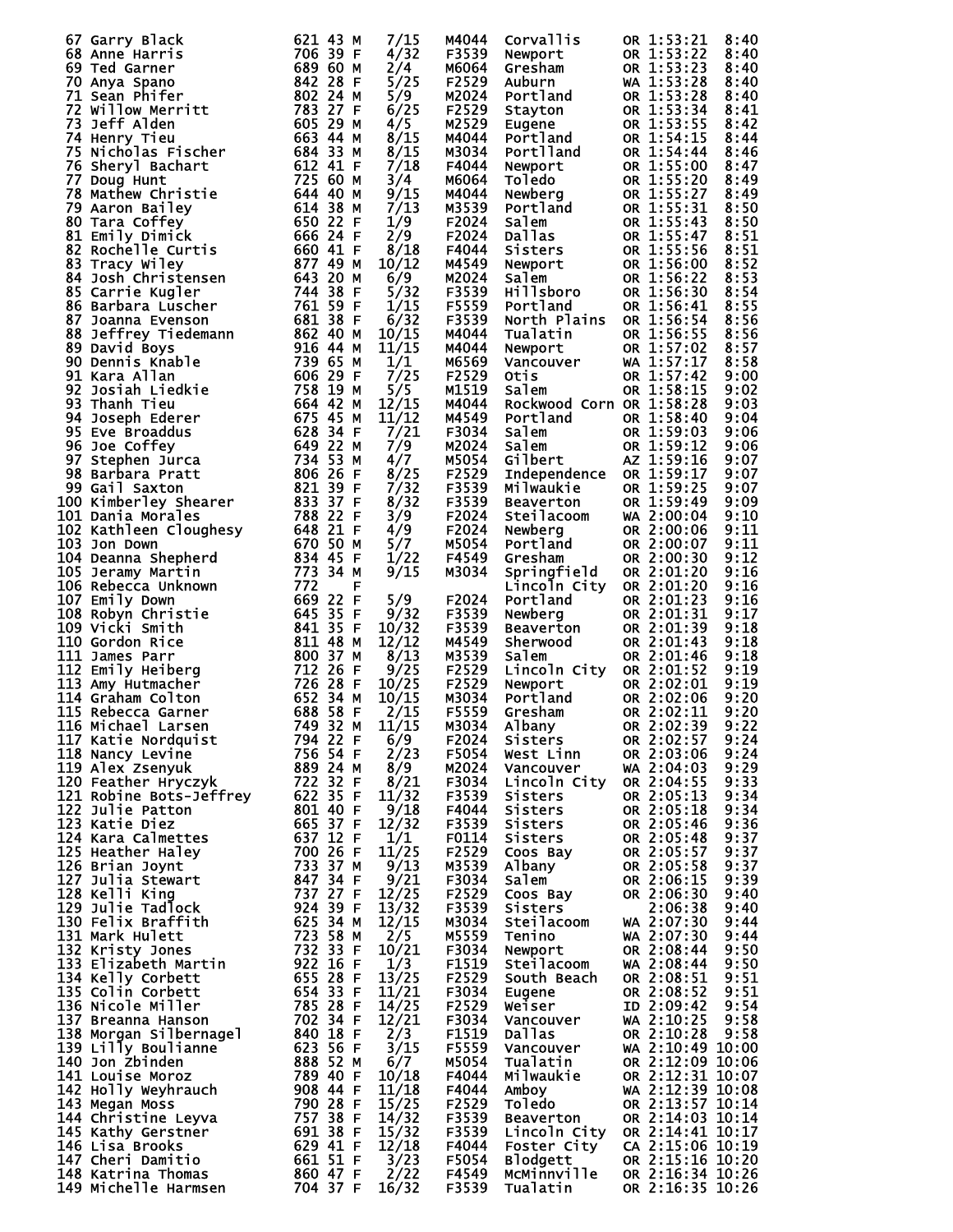| 150 Jessica Hammond-Brouw                                                                                                                                                                                                                              | 701 33 F | 13/21       | F3034          | Salem                                                                                                                                                                                            | OR 2:17:21 10:30                     |  |
|--------------------------------------------------------------------------------------------------------------------------------------------------------------------------------------------------------------------------------------------------------|----------|-------------|----------------|--------------------------------------------------------------------------------------------------------------------------------------------------------------------------------------------------|--------------------------------------|--|
|                                                                                                                                                                                                                                                        |          | 4/15        | F5559          |                                                                                                                                                                                                  | 2:17:32 10:30                        |  |
|                                                                                                                                                                                                                                                        |          | 14/21       | F3034          | <b>Othello</b>                                                                                                                                                                                   | WA 2:17:38 10:31                     |  |
|                                                                                                                                                                                                                                                        |          |             |                |                                                                                                                                                                                                  |                                      |  |
|                                                                                                                                                                                                                                                        |          |             |                | Lincoln City OR 2:17:53 10:32                                                                                                                                                                    |                                      |  |
|                                                                                                                                                                                                                                                        |          | 15/21       | F3034          | Kent                                                                                                                                                                                             | WA 2:17:56 10:32                     |  |
|                                                                                                                                                                                                                                                        |          | 17/32       | F3539          | Doi                                                                                                                                                                                              | AP 2:17:56 10:32                     |  |
|                                                                                                                                                                                                                                                        |          | 4/23        | F5054          | Sisters                                                                                                                                                                                          | OR 2:18:00 10:32                     |  |
|                                                                                                                                                                                                                                                        |          | 16/25       | F2529          | Lincoln City OR 2:18:03 10:33                                                                                                                                                                    |                                      |  |
|                                                                                                                                                                                                                                                        |          | 18/32       | F3539          | Tualatin                                                                                                                                                                                         | OR 2:18:05 10:33                     |  |
|                                                                                                                                                                                                                                                        |          | 10/13       | M3539          | Stayton                                                                                                                                                                                          | OR 2:19:25 10:39                     |  |
|                                                                                                                                                                                                                                                        |          | 5/23        | F5054          | Lincoln City OR 2:19:39 10:40                                                                                                                                                                    |                                      |  |
|                                                                                                                                                                                                                                                        |          | 17/25       |                |                                                                                                                                                                                                  | OR 2:20:19 10:43                     |  |
|                                                                                                                                                                                                                                                        |          |             | F2529          | Portland                                                                                                                                                                                         |                                      |  |
|                                                                                                                                                                                                                                                        |          | 6/23        | F5054          | Lincoln City OR 2:20:26 10:44                                                                                                                                                                    |                                      |  |
|                                                                                                                                                                                                                                                        |          | 5/15        | F5559          | Lincoln City                                                                                                                                                                                     | OR 2:23:06 10:56                     |  |
|                                                                                                                                                                                                                                                        |          | 18/25       | F2529          | Springfield                                                                                                                                                                                      | OR 2:23:47 10:59                     |  |
|                                                                                                                                                                                                                                                        |          | 3/22        | F4549          | Portland                                                                                                                                                                                         | OR 2:23:56 11:00                     |  |
|                                                                                                                                                                                                                                                        |          | 16/21       | F3034          | Sisters                                                                                                                                                                                          | OR 2:24:41 11:03                     |  |
|                                                                                                                                                                                                                                                        |          | 19/32       | F3539          | Lincolon City OR 2:25:02 11:05                                                                                                                                                                   |                                      |  |
|                                                                                                                                                                                                                                                        |          | 7/23        | F5054          |                                                                                                                                                                                                  |                                      |  |
|                                                                                                                                                                                                                                                        |          | 4/22        | F4549          | Tualatin OR 2:25:10 11:05<br>Bellingham WA 2:25:22 11:06                                                                                                                                         |                                      |  |
|                                                                                                                                                                                                                                                        |          | 5/22        | F4549          |                                                                                                                                                                                                  | OR 2:27:07 11:14                     |  |
|                                                                                                                                                                                                                                                        |          |             |                |                                                                                                                                                                                                  |                                      |  |
|                                                                                                                                                                                                                                                        |          | 6/22        | F4549          | <b>Beaverton<br/>Beaverton<br/>Waldport<br/>Portland</b>                                                                                                                                         | OR 2:27:07 11:14                     |  |
|                                                                                                                                                                                                                                                        |          | 20/32       | F3539          |                                                                                                                                                                                                  | OR 2:28:19 11:20                     |  |
|                                                                                                                                                                                                                                                        |          | 7/22        | F4549          | Portland                                                                                                                                                                                         | OR 2:29:13 11:24                     |  |
|                                                                                                                                                                                                                                                        |          | 3/5         | M5559          | Lincoln City OR 2:29:44 11:26                                                                                                                                                                    |                                      |  |
|                                                                                                                                                                                                                                                        |          | 11/13       | M3539          | North Plains                                                                                                                                                                                     | OR 2:29:45 11:26                     |  |
|                                                                                                                                                                                                                                                        |          | 21/32       | F3539          |                                                                                                                                                                                                  | OR 2:29:49 11:27                     |  |
|                                                                                                                                                                                                                                                        |          | 8/23        | F5054          |                                                                                                                                                                                                  |                                      |  |
| 150 Jessica Hammond-Brouw 701 33 FF<br>1511 Julia Chavez<br>1512 Marci Gonzalez 924<br>1532 Mannie Unknown 9000<br>153 Tammie Unknown 9000<br>153 Hichele Starostka 845 36<br>156 Michele Starostka 845 36<br>156 Terri Brown 914 25 15 5 15 FF<br>156 |          | 13/15       | M3034          | Scio OR 2:29:49 11:27<br>Portland OR 2:30:24 11:29<br>Beaverton OR 2:31:12 11:33<br>Tigard OR 2:31:13 11:33<br>Salem OR 2:31:49 11:36<br>Olympia WA 2:32:41 11:40                                |                                      |  |
|                                                                                                                                                                                                                                                        |          |             |                |                                                                                                                                                                                                  |                                      |  |
|                                                                                                                                                                                                                                                        |          | 19/25       | F2529          |                                                                                                                                                                                                  |                                      |  |
|                                                                                                                                                                                                                                                        |          | 9/23        | F5054          |                                                                                                                                                                                                  |                                      |  |
|                                                                                                                                                                                                                                                        |          | 4/5         | M5559          |                                                                                                                                                                                                  |                                      |  |
|                                                                                                                                                                                                                                                        |          | 6/15        | F5559          | Lake Oswego                                                                                                                                                                                      | OR 2:33:28 11:43                     |  |
|                                                                                                                                                                                                                                                        |          | 2/10        | F6064          |                                                                                                                                                                                                  | 2:33:44 11:45                        |  |
|                                                                                                                                                                                                                                                        |          | 22/32       | F3539          | Tigard<br>Tigard<br>Vancouver<br>Aumsville<br>Corvallis<br>Aloba                                                                                                                                 | OR 2:34:49 11:50                     |  |
|                                                                                                                                                                                                                                                        |          | 14/15       | M3034          |                                                                                                                                                                                                  | OR 2:35:27 11:52                     |  |
|                                                                                                                                                                                                                                                        |          | 3/10        | F6064          |                                                                                                                                                                                                  | VT 2:35:43 11:54                     |  |
|                                                                                                                                                                                                                                                        |          | 7/15        | F5559          |                                                                                                                                                                                                  | OR 2:35:54 11:54                     |  |
|                                                                                                                                                                                                                                                        |          |             | F3539          |                                                                                                                                                                                                  |                                      |  |
|                                                                                                                                                                                                                                                        |          | 23/32       |                |                                                                                                                                                                                                  | OR 2:35:59 11:55                     |  |
|                                                                                                                                                                                                                                                        |          | 13/15       | M4044          | Aloha                                                                                                                                                                                            | OR 2:36:06 11:55                     |  |
|                                                                                                                                                                                                                                                        |          | 9/9         | M2024          | Portland                                                                                                                                                                                         | OR 2:36:50 11:59                     |  |
|                                                                                                                                                                                                                                                        |          | 8/22        | F4549          | Lincoln City OR 2:38:13 12:05                                                                                                                                                                    |                                      |  |
|                                                                                                                                                                                                                                                        |          | 8/15        | F5559          |                                                                                                                                                                                                  | OR 2:38:13 12:05                     |  |
|                                                                                                                                                                                                                                                        |          | 24/32       | F3539          |                                                                                                                                                                                                  | OR 2:38:15 12:05                     |  |
|                                                                                                                                                                                                                                                        |          | 12/13       | M3539          | <b>CHECHANGE CONSUMER</b><br><b>CONSUMERENT CONSUMER</b><br><b>CONSUMERENT CONSUMERENT</b><br><b>CONSUMERENT CONSUMERENT</b><br><b>CONSUMERENT CONSUMERENT</b><br><b>CONSUMERENT CONSUMERENT</b> | OR 2:38:55 12:08                     |  |
|                                                                                                                                                                                                                                                        |          | 13/18       | F4044          |                                                                                                                                                                                                  | OR 2:38:56 12:08                     |  |
|                                                                                                                                                                                                                                                        |          | 9/15        | F5559          |                                                                                                                                                                                                  | OR 2:39:15 12:10                     |  |
|                                                                                                                                                                                                                                                        |          | 9/22        |                |                                                                                                                                                                                                  | WA 2:39:15 12:10                     |  |
|                                                                                                                                                                                                                                                        |          |             | F4549          |                                                                                                                                                                                                  |                                      |  |
|                                                                                                                                                                                                                                                        |          | 15/15       | M3034          |                                                                                                                                                                                                  | OR 2:40:12 12:14                     |  |
| 199 Moreen Minkoff<br>200 Audrey Guerena<br>201 Debbie Pierce<br>201 Debbie Pierce<br>202 46 F 10/22                                                                                                                                                   |          |             | F3034          | Beaverton OR 2:40:13 12:14                                                                                                                                                                       |                                      |  |
|                                                                                                                                                                                                                                                        |          |             | F2529          | Otis                                                                                                                                                                                             | OR 2:40:55 12:17                     |  |
|                                                                                                                                                                                                                                                        |          |             | F4549          | Warrenton                                                                                                                                                                                        | OR 2:43:13 12:28                     |  |
|                                                                                                                                                                                                                                                        |          | 25/32       | F3539          | <b>Siletz</b>                                                                                                                                                                                    | OR 2:43:32 12:29                     |  |
|                                                                                                                                                                                                                                                        |          | 7/9         | F2024          | Keizer                                                                                                                                                                                           | OR 2:44:50 12:35                     |  |
|                                                                                                                                                                                                                                                        |          | 10/23       | F5054          | Salem                                                                                                                                                                                            | OR 2:45:30 12:38                     |  |
|                                                                                                                                                                                                                                                        |          | 11/23       | F5054          | Tualatin                                                                                                                                                                                         | OR 2:45:34 12:39                     |  |
|                                                                                                                                                                                                                                                        |          | 12/23       | F5054          | Gladstone                                                                                                                                                                                        | OR 2:47:20 12:47                     |  |
|                                                                                                                                                                                                                                                        |          | 21/25       | F2529          | <b>Dallas</b>                                                                                                                                                                                    | OR 2:47:21 12:47                     |  |
| 201 Debbre Pierce<br>202 Laura Buchanan 633 35 F<br>203 Elizabeth Palmer 797 21 F<br>204 Susan Chavez 642 50 F<br>205 Glenna Fuquay 686 52 F<br>206 Barbara Beseda 618 51 F<br>207 Katie McMullin 781 27 F<br>208 Kim Addison 603 51 F                 |          | 13/23       | F5054          | Sisters                                                                                                                                                                                          | OR 2:49:36 12:57                     |  |
|                                                                                                                                                                                                                                                        |          |             |                |                                                                                                                                                                                                  |                                      |  |
| 208 Kim Addison<br>209 Kimberlee Parkin-Rego 799 46 F                                                                                                                                                                                                  |          | 11/22       | F4549          | Battle Ground WA 2:51:06 13:04                                                                                                                                                                   |                                      |  |
|                                                                                                                                                                                                                                                        |          | 14/23       | F5054          | <b>Bend</b>                                                                                                                                                                                      | OR 2:51:08 13:04                     |  |
|                                                                                                                                                                                                                                                        |          | 22/25       | F2529          | Corvallis                                                                                                                                                                                        | OR 2:54:10 13:18                     |  |
| 209 Kimberlee Parkin-Rego 799 46 F<br>210 Christine Brophy 630 50 F<br>211 Jacqueline Lovejoy 760 29 F<br>212 Cindy Packard 899 42 F<br>213 Pame Parking 911 60 F<br>214 Sue Ryland 910 53 F<br>215 Cindy Middleton 912 55 F<br>216 Ian Shea           |          | 14/18       | F4044          | Portland                                                                                                                                                                                         | OR 2:55:42 13:25                     |  |
|                                                                                                                                                                                                                                                        |          | 4/10        | F6064          | Vancouver                                                                                                                                                                                        | WA 2:55:45 $13:25$                   |  |
|                                                                                                                                                                                                                                                        |          | 15/23       | F5054          | Vancouver                                                                                                                                                                                        | WA 2:55:46 13:25                     |  |
|                                                                                                                                                                                                                                                        |          | 10/15       | F5559          | Vancouver                                                                                                                                                                                        | WA 2:56:22 13:28                     |  |
|                                                                                                                                                                                                                                                        |          | 14/15       | M4044          | <b>Beaverton</b>                                                                                                                                                                                 | OR 2:58:34 13:38                     |  |
|                                                                                                                                                                                                                                                        |          | 18/21       | F3034          | Tigard                                                                                                                                                                                           | OR 2:58:38 13:39                     |  |
|                                                                                                                                                                                                                                                        |          | 12/22       | F4549          | Sisters                                                                                                                                                                                          | OR 3:00:07 13:45                     |  |
|                                                                                                                                                                                                                                                        |          |             |                |                                                                                                                                                                                                  |                                      |  |
|                                                                                                                                                                                                                                                        |          | 11/15       | F5559          | Hillsboro                                                                                                                                                                                        | OR 3:01:00 13:49                     |  |
|                                                                                                                                                                                                                                                        |          | 13/13       | M3539          | Lincoln City                                                                                                                                                                                     | OR 3:01:30 13:52                     |  |
|                                                                                                                                                                                                                                                        |          | 16/23       | F5054          | Salem                                                                                                                                                                                            | OR 3:02:00 13:54                     |  |
|                                                                                                                                                                                                                                                        |          | 15/18       | F4044          | Canby                                                                                                                                                                                            | OR 3:02:20 13:56                     |  |
|                                                                                                                                                                                                                                                        |          | 19/21       | F3034          | Canby                                                                                                                                                                                            | OR 3:02:21 13:56                     |  |
|                                                                                                                                                                                                                                                        |          | 4/4         | м6064          | Lafayette                                                                                                                                                                                        | OR 3:03:38 14:02                     |  |
|                                                                                                                                                                                                                                                        |          | 26/32       | F3539          | Lafayette                                                                                                                                                                                        | OR 3:03:39 14:02                     |  |
|                                                                                                                                                                                                                                                        |          | 12/15       | F5559          | St Helens                                                                                                                                                                                        | OR 3:06:09 14:13                     |  |
|                                                                                                                                                                                                                                                        |          | 17/23       | F5054          | Portland                                                                                                                                                                                         | OR 3:06:35 14:15                     |  |
|                                                                                                                                                                                                                                                        |          |             |                | Lincoln City                                                                                                                                                                                     | OR 3:08:49 14:25                     |  |
|                                                                                                                                                                                                                                                        |          |             |                |                                                                                                                                                                                                  |                                      |  |
|                                                                                                                                                                                                                                                        |          | 20/21       | F3034          |                                                                                                                                                                                                  |                                      |  |
|                                                                                                                                                                                                                                                        |          | 3/3         | F1519          | Lincoln City                                                                                                                                                                                     | OR 3:08:49 14:25                     |  |
|                                                                                                                                                                                                                                                        |          | 15/15       | M4044          | Oregon City                                                                                                                                                                                      | OR 3:10:10 14:31                     |  |
| 221 Karrie Ahrendt 604 53 F<br>222 Sherry Heidt-Gamble 715 40 F<br>223 Dawn Legaspi 755 32 F<br>224 Thomas Burgess 635 63 M<br>226 Nachel Burgess 890 38 F<br>226 Nancy Conner 653 58 F<br>227 Rose Abbl 601 53 F<br>228 Amy Lamke 747 33 F<br>        |          | 7/7<br>5/10 | M5054<br>F6064 | <b>Hillsboro</b><br>Canby                                                                                                                                                                        | OR 3:12:28 14:42<br>OR 3:13:09 14:45 |  |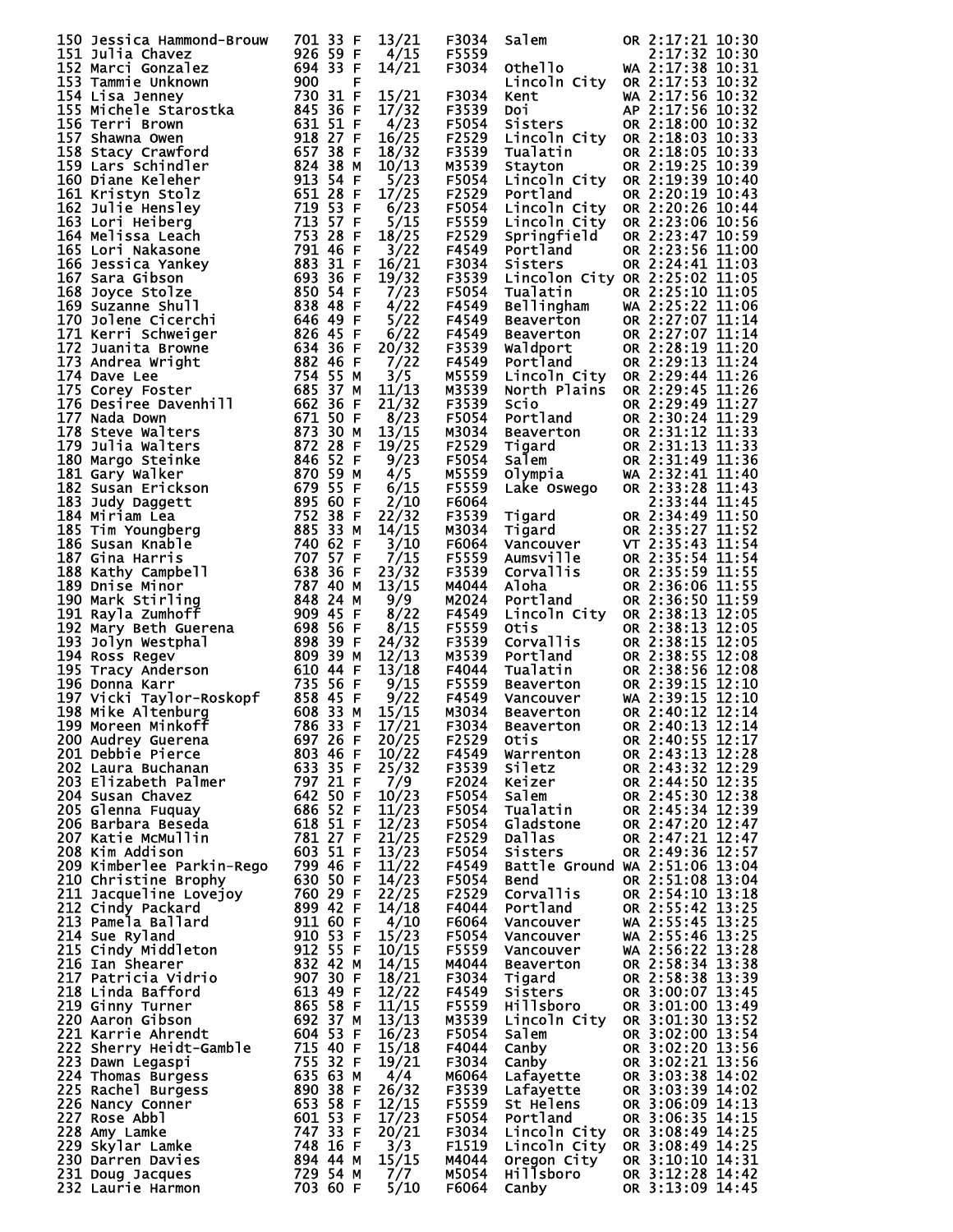| 233 Sally Lynch                                                                                                     |     | 763 58 F | 13/15 | F5559 | Tigard                         | OR 3:15:01 14:54 |  |
|---------------------------------------------------------------------------------------------------------------------|-----|----------|-------|-------|--------------------------------|------------------|--|
| 234 Karen Semprevivo                                                                                                |     | 828 68 F | 1/2   | F6569 | Portland                       | OR 3:15:21 14:55 |  |
| 235 Marcia Malstrom                                                                                                 |     | 768 54 F | 18/23 | F5054 | Salem                          | OR 3:16:28 15:00 |  |
| 236 Colleen McNally                                                                                                 |     | 782 45 F | 13/22 | F4549 | Tigard                         | OR 3:18:20 15:09 |  |
| 237 Patricia Campos                                                                                                 |     | 639 44 F | 16/18 | F4044 | Tigard                         | OR 3:18:21 15:09 |  |
| 237 Patricia Campos<br>238 Carmella Ettinger<br>239 Juneann Taylor<br>240 Courtney Lascelles<br>241 Jennifer Charlo |     | 680 60 F | 6/10  | F6064 | Portland                       | OR 3:18:49 15:11 |  |
|                                                                                                                     |     | 856 61 F | 7/10  | F6064 | Gresham                        | OR 3:19:36 15:15 |  |
|                                                                                                                     |     | 750 36 F | 27/32 | F3539 | Aloha                          | OR 3:20:41 15:20 |  |
|                                                                                                                     |     | 641 35 F | 28/32 | F3539 | <b>Hillsboro</b>               | OR 3:20:42 15:20 |  |
| <b>242 Julie Lutter</b>                                                                                             |     | 762 45 F | 14/22 | F4549 | Hillsboro                      | OR 3:20:42 15:20 |  |
| 243 Micky Willoughby                                                                                                |     | 878 49 F | 15/22 | F4549 | Otis                           | OR 3:20:43 15:20 |  |
| 244 Linda McKevitt                                                                                                  |     | 780 53 F | 19/23 | F5054 | Lincoln City                   | OR 3:20:43 15:20 |  |
| 245 Patty Gaunt                                                                                                     |     | 690 50 F | 20/23 | F5054 | Lincoln City                   | OR 3:20:44 15:20 |  |
| 246 Tamara Bowers                                                                                                   |     | 624 49 F | 16/22 | F4549 | Keizer                         | OR 3:21:44 15:24 |  |
| 247 Stacey Marr                                                                                                     |     | 770 35 F | 29/32 | F3539 | Otis                           | OR 3:24:18 15:36 |  |
| 248 Mike Edson                                                                                                      |     | 676 58 M | 5/5   | M5559 | Creswell                       | OR 3:24:20 15:36 |  |
| 249 Runner Unknown                                                                                                  | 902 |          |       |       | Lincoln City                   | OR 3:27:06 15:49 |  |
| 250 Eldon Sharon                                                                                                    |     | 831 74 M | 1/1   | M7074 | Waldport                       | OR 3:27:56 15:53 |  |
| 251 Patricia Utt                                                                                                    |     | 896 58 F | 14/15 | F5559 |                                | 3:28:21 15:55    |  |
| 252 Ann Donnelly                                                                                                    |     | 667 64 F | 8/10  | F6064 | Vancouver                      | WA 3:28:41 15:56 |  |
| 253 Shelby Brammer                                                                                                  |     | 627 20 F | 8/9   | F2024 |                                | OR 3:29:28 16:00 |  |
| 254 Jan Houck                                                                                                       |     | 721 52 F | 21/23 | F5054 | Stayton<br>Dallas              | OR 3:29:28 16:00 |  |
| 255 Patricia (p Curfman                                                                                             |     | 659 51 F | 22/23 | F5054 |                                | OR 3:29:28 16:00 |  |
| 256 Morgan Brammer                                                                                                  |     | 626 24 F | 9/9   | F2024 | Stayton<br>Stayton             | OR 3:29:29 16:00 |  |
| 257 Becky Bason                                                                                                     |     | 616 45 F | 17/22 | F4549 | Beaverton                      | OR 3:29:35 16:00 |  |
|                                                                                                                     |     | 668 29 M | 5/5   | M2529 | Vancouver                      | WA 3:31:57 16:11 |  |
| 258 Mark Donnelly<br>259 Patience Huntwork<br>260 Sarah Uryand                                                      |     | 892 64 F | 9/10  | F6064 | Phoenix                        | AZ 3:32:35 16:14 |  |
| 260 Sarah Urvand                                                                                                    |     | 905 27 F | 23/25 | F2529 | <b>Neotsu</b>                  | OR 3:35:20 16:27 |  |
| 261 Christine Hendrickson                                                                                           |     | 717 48 F | 18/22 | F4549 | Scio                           | OR 3:37:11 16:35 |  |
| 262 Joan Prins                                                                                                      |     | 807 46 F | 19/22 | F4549 | Lincoln City                   | OR 3:37:22 16:36 |  |
| 263 Leeann Gabler                                                                                                   |     | 687 49 F | 20/22 | F4549 | Lincoln City                   | OR 3:37:23 16:36 |  |
| 264 Susan Matthews                                                                                                  |     | 775 63 F | 10/10 | F6064 | Friday Harbor WA 3:39:47 16:47 |                  |  |
| 265 Betty Lackner                                                                                                   |     | 746 43 F | 17/18 | F4044 | Stayton                        | OR 3:40:47 16:52 |  |
| 266 Jeanette Sherman                                                                                                |     | 835 48 F | 21/22 | F4549 |                                | OR 3:40:48 16:52 |  |
| 267 Tamara Rosser                                                                                                   |     | 816 38 F | 30/32 | F3539 |                                | OR 3:45:08 17:12 |  |
| 268 Brook Schmitz                                                                                                   |     | 825 29 F | 24/25 | F2529 | Jeferson<br>Waldport<br>Otis   | OR 3:52:21 17:45 |  |
| 269 Roberta Polly                                                                                                   |     | 804 57 F | 15/15 | F5559 | <b>Neotsu</b>                  | OR 3:52:22 17:45 |  |
| 270 Theresa Bishop                                                                                                  |     | 620 54 F | 23/23 | F5054 | Creswell                       | OR 3:53:23 17:49 |  |
| 271 Morgan Edson                                                                                                    |     | 677 28 F | 25/25 | F2529 | Creswell                       | OR 3:53:26 17:50 |  |
|                                                                                                                     |     | 818 49 F | 22/22 | F4549 | Lebanon                        | OR 3:57:42 18:09 |  |
|                                                                                                                     |     | 810 69 F | 2/2   | F6569 | <b>SCIO</b>                    | OR 3:57:43 18:09 |  |
| .71 Mw.<br>272 Susan Roww.<br>273 Shirley Rex<br>274 Vicki Hagebusch<br>מור Karly Schindler                         |     | 699 39 F | 31/32 | F3539 | Aloha                          | OR 3:59:22 18:17 |  |
|                                                                                                                     |     | 823 31 F | 21/21 | F3034 | Stayton                        | OR 4:01:10 18:25 |  |
|                                                                                                                     |     | 853 35 F | 32/32 | F3539 | Oregon City                    | OR 4:16:31 19:35 |  |
|                                                                                                                     |     | 893 42 F | 18/18 | F4044 | Oregon<br>City                 | OR 4:16:32 19:35 |  |
|                                                                                                                     |     |          |       |       |                                |                  |  |

## **Half Marathon Results By Age Group**

| MALE AGE GROUP: 01 TO 14   |                 |      |                       |                     |
|----------------------------|-----------------|------|-----------------------|---------------------|
| 1 Robby Thomas             | 14 1:42:30 7:50 |      |                       |                     |
| FEMALE AGE GROUP: 01 TO 14 |                 |      |                       |                     |
| 1 Kara Calmettes           | 12 2:05:48      | 9:37 |                       |                     |
| MALE AGE GROUP: 15 TO 19   |                 |      |                       |                     |
| 1 Theo Puentes             | 16 1:19:54      | 6:06 | 4 Kevin Le            | 8:33<br>17 1:51:59  |
| 2 William Faria            | 15 1:47:10      | 8:11 | 5 Josiah Liedkie      | 19 1:58:15<br>9:02  |
| 3 Nathan Wallace           | $16$ 1:47:10    | 8:11 |                       |                     |
| FEMALE AGE GROUP: 15 TO 19 |                 |      |                       |                     |
| 1 Elizabeth Martin         | 16 2:08:44 9:50 |      | 3 Skylar Lamke        | 16 3:08:49 14:25    |
| 2 Morgan Silbernagel       | 18 2:10:28      | 9:58 |                       |                     |
| MALE AGE GROUP: 20 TO 24   |                 |      |                       |                     |
| 1 Trevor Clark             | 24 1:19:55      | 6:06 | 6 Josh Christensen    | 20 1:56:22 8:53     |
| 2 Adam Zbinden             | 23 1:37:31      | 7:27 | Joe Coffey<br>7.      | 22 1:59:12<br>9:06  |
| 3 Grant Nibley             | 24 1:41:34      | 7:46 | <b>8 Alex Zsenvuk</b> | 24 2:04:03<br>9:29  |
| 4 Steven Dowling           | 20 1:43:32      | 7:55 | 9 Mark Stirling       | 24 2:36:50 11:59    |
| 5 Sean Phifer              | 24 1:53:28      | 8:40 |                       |                     |
| FEMALE AGE GROUP: 20 TO 24 |                 |      |                       |                     |
|                            | 22 1:55:43      |      |                       | 22 2:02:57 9:24     |
| 1 Tara Coffey              |                 | 8:50 | 6 Katie Nordquist     | 21 2:44:50 12:35    |
| 2 Emily Dimick             | 24 1:55:47      | 8:51 | 7 Elizabeth Palmer    |                     |
| 3 Dania Morales            | 22 2:00:04      | 9:10 | 8 Shelby Brammer      | 20 3:29:28 16:00    |
| 4 Kathleen Cloughesy       | 21 2:00:06      | 9:11 | Morgan Brammer<br>9   | 24 3:29:29 16:00    |
| 5 Emily Down               | 22 2:01:23      | 9:16 |                       |                     |
| MALE AGE GROUP: 25 TO 29   |                 |      |                       |                     |
| 1 Adam Shimer              | 25 1:15:22      | 5:46 | 4 Jeff Alden          | 29 1:53:55 8:42     |
| 2 Mike Sturm               | 25 1:21:55      | 6:16 | 5 Mark Donnelly       | 29 3:31:57 16:11    |
| 3 Trae Richardson          | 27 1:22:34      | 6:19 |                       |                     |
| FEMALE AGE GROUP: 25 TO 29 |                 |      |                       |                     |
| 1 Kat Henning              | 26 1:40:42      | 7:42 | 14 Nicole Miller      | 28 2:09:42 9:54     |
| 2 Shauna Owens             | 27 1:47:52      | 8:15 | 15 Megan Moss         | 28 2:13:57 10:14    |
| 3 Lisa Taylor              | 28 1:48:52      | 8:19 | 16 Shawna Owen        | 27 2:18:03 10:33    |
| 4 Sarah Kresse             | 28 1:49:23      | 8:21 | 17 Kristyn Stolz      | 28 2:20:19<br>10:43 |
| 5 Anya Spano               | 28 1:53:28      | 8:40 | 18 Melissa Leach      | 28 2:23:47 10:59    |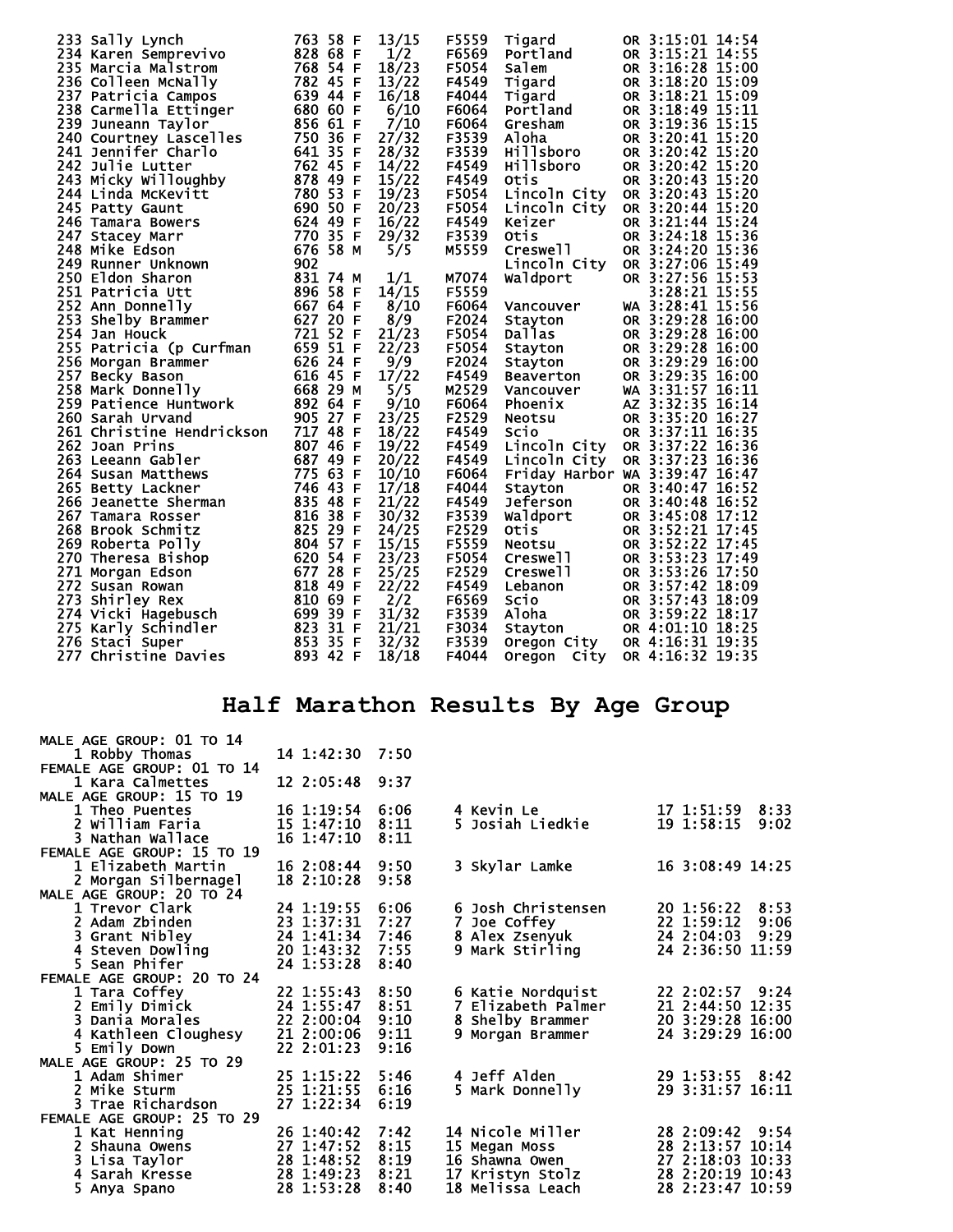| 6 Willow Merritt                                                                                                                                                                                                                                                                         | 27 1:53:34                                                                                                   | 8:41         | 19 Julia Walters                                                                                                                                                                                                                                       | 28 2:31:13 11:33                                                           |
|------------------------------------------------------------------------------------------------------------------------------------------------------------------------------------------------------------------------------------------------------------------------------------------|--------------------------------------------------------------------------------------------------------------|--------------|--------------------------------------------------------------------------------------------------------------------------------------------------------------------------------------------------------------------------------------------------------|----------------------------------------------------------------------------|
| 7 Kara Allan<br>8 Barbara Pratt                                                                                                                                                                                                                                                          | 27 1:53:34<br>29 1:57:42<br>26 1:59:17<br>26 2:01:52<br>28 2:02:01<br>26 2:05:57<br>27 2:06:30<br>28 2:08:51 | 9:00<br>9:07 | 20 Audrey Guerena<br>21 Katie McMullin 27 2:47:21 12:47<br>21 Katie McMullin 27 2:47:21 12:47<br>22 Jacqueline Lovejoy 29 2:54:10 13:18<br>23 Sarah Urvand 27 3:35:20 16:27<br>24 Brook Schmitz 29 3:52:21 17:45<br>25 Morgan Edson<br>28 3:           |                                                                            |
| 9 Emily Heiberg                                                                                                                                                                                                                                                                          |                                                                                                              | 9:19         |                                                                                                                                                                                                                                                        |                                                                            |
| 10 Amy Hutmacher                                                                                                                                                                                                                                                                         |                                                                                                              | 9:19         |                                                                                                                                                                                                                                                        |                                                                            |
| 11 Heather Haley                                                                                                                                                                                                                                                                         |                                                                                                              | 9:37         |                                                                                                                                                                                                                                                        |                                                                            |
| 12 Kelli King                                                                                                                                                                                                                                                                            |                                                                                                              | 9:40         | 25 Morgan Edson                                                                                                                                                                                                                                        | 28 3:53:26 17:50                                                           |
| 13 Kelly Corbett<br>MALE AGE GROUP: 30 TO 34                                                                                                                                                                                                                                             |                                                                                                              | 9:51         |                                                                                                                                                                                                                                                        |                                                                            |
| 1 Ryan Marquardt                                                                                                                                                                                                                                                                         |                                                                                                              | 6:09         | 9 Jeramy Martin                                                                                                                                                                                                                                        | 9:16<br>34 2:01:20                                                         |
| 2 Paul Dunphy                                                                                                                                                                                                                                                                            | $32 1:20:3132 1:32:4834 1:37:12$                                                                             | 7:06         | 10 Graham Colton                                                                                                                                                                                                                                       | 34 2:02:06<br>9:20                                                         |
| 3 Jeramy Martin                                                                                                                                                                                                                                                                          |                                                                                                              | 7:26         | 11 Michael Larsen                                                                                                                                                                                                                                      | 34 2:02:00<br>32 2:02:39<br>9:22                                           |
| 4 Christopher Shaffer<br>5 Michael Balmer<br>6 Greg Lyons<br>7 Jeff Nemecek<br>7 Jeff Nemecek<br>82 1:51:13                                                                                                                                                                              |                                                                                                              | 8:07         | 12 Felix Braffith                                                                                                                                                                                                                                      | 34 2:07:30 9:44<br>30 2:31:12 11:33                                        |
|                                                                                                                                                                                                                                                                                          |                                                                                                              | 8:16<br>8:24 | 13 Steve Walters                                                                                                                                                                                                                                       |                                                                            |
|                                                                                                                                                                                                                                                                                          |                                                                                                              | 8:30         | 14 Tim Youngberg 33 2:35:27 11:52<br>15 Mike Altenburg 33 2:40:12 12:14                                                                                                                                                                                |                                                                            |
| 8 Nicholas Fischer                                                                                                                                                                                                                                                                       | 33 1:54:44                                                                                                   | 8:46         |                                                                                                                                                                                                                                                        |                                                                            |
| FEMALE AGE GROUP: 30 TO 34                                                                                                                                                                                                                                                               |                                                                                                              |              |                                                                                                                                                                                                                                                        |                                                                            |
| 1 Katie Heidt                                                                                                                                                                                                                                                                            | 34 1:38:56                                                                                                   | 7:34         | 12 Breanna Hanson                                                                                                                                                                                                                                      | 34 2:10:25 9:58                                                            |
| 2 Debbie McFarland                                                                                                                                                                                                                                                                       | 30 1:42:42                                                                                                   | 7:51         | 13 Jessica Hammond-Brouw 33 2:17:21 10:30                                                                                                                                                                                                              |                                                                            |
| 3 Brooke Palzinski<br>4 Carol Swope                                                                                                                                                                                                                                                      | $32$ 1:46:52<br>33 1:48:07                                                                                   | 8:10<br>8:16 | 14 Marci Gonzalez                                                                                                                                                                                                                                      | 33 2:17:38 10:31                                                           |
| 4 Carol Swope<br>5 Kathleen Seader<br>5 Kathleen Seader<br>33 1:48:07<br>5 Kathleen Seader<br>31 1:48:37<br>6 Heidi Hill<br>30 1:52:32<br>7 Eve Broaddus<br>34 1:59:03<br>8 Feather Hryczyk<br>32 2:04:55<br>9 Julia Stewart<br>10 Kristy Jones<br>33 2:08                               |                                                                                                              | 8:18         | 14 Marci Gonzalez<br>15 Lisa Jenney<br>15 Lisa Jenney<br>16 Jessica Yankey<br>16 Jessica Yankey<br>16 Jessica Yankey<br>17 Moreen Minkoff<br>18 Patricia Vidrio<br>19 Dawn Legaspi<br>20 Amy Lamke<br>21 Arrly Schindler<br>21 Arrly Schindler<br>19 3 |                                                                            |
|                                                                                                                                                                                                                                                                                          |                                                                                                              | 8:36         |                                                                                                                                                                                                                                                        |                                                                            |
|                                                                                                                                                                                                                                                                                          |                                                                                                              | 9:06         |                                                                                                                                                                                                                                                        |                                                                            |
|                                                                                                                                                                                                                                                                                          |                                                                                                              | 9:33         |                                                                                                                                                                                                                                                        |                                                                            |
|                                                                                                                                                                                                                                                                                          |                                                                                                              | 9:39         |                                                                                                                                                                                                                                                        |                                                                            |
| 10 Kristy Jones<br>11 Colin Corbett                                                                                                                                                                                                                                                      |                                                                                                              | 9:50<br>9:51 |                                                                                                                                                                                                                                                        |                                                                            |
| MALE AGE GROUP: 35 TO 39                                                                                                                                                                                                                                                                 |                                                                                                              |              |                                                                                                                                                                                                                                                        |                                                                            |
| 1 Casey Colton 35<br>2 Brian Worthington 38 1:32:30<br>3 Steve Hatten 39 1:34:27<br>4 Ed Cortes 39 1:34:27<br>5 James Cachero 37 1:45:43<br>6 Tony Massie 37 1:45:43<br>7 Aaron Bailey 38 1:46:15                                                                                        |                                                                                                              | 7:04         | 8 James Parr                                                                                                                                                                                                                                           | 37 2:01:46 9:18                                                            |
|                                                                                                                                                                                                                                                                                          |                                                                                                              | 7:09         | 9 Brian Joynt                                                                                                                                                                                                                                          | 37 2:05:58<br>9:37                                                         |
|                                                                                                                                                                                                                                                                                          |                                                                                                              | 7:13         | 9 Brian Joyne<br>10 Lars Schindler<br>11 Corey Foster<br>12 Ross Regev<br>13 Aaron Gibson<br>13 Aaron Gibson<br>13 3:01:30 13:52                                                                                                                       |                                                                            |
|                                                                                                                                                                                                                                                                                          |                                                                                                              | 7:15         |                                                                                                                                                                                                                                                        |                                                                            |
|                                                                                                                                                                                                                                                                                          |                                                                                                              | 8:05<br>8:07 |                                                                                                                                                                                                                                                        |                                                                            |
|                                                                                                                                                                                                                                                                                          |                                                                                                              | 8:50         |                                                                                                                                                                                                                                                        |                                                                            |
| FEMALE AGE GROUP: 35 TO 39<br>2 Jolyn Westphal<br>2 Jolyn Westphal<br>3 Joanna Haugen<br>3 Joanna Haugen<br>4 Anne Harris<br>5 Carrie Kugler<br>6 Joanna Evenson<br>7 Gail Saxton<br>8 Kimberley Shearer<br>8 Kimberley Shearer<br>8 Saxton<br>8 Saxton<br>8 Saxton<br>8 Saxton<br>8 Sax |                                                                                                              |              |                                                                                                                                                                                                                                                        |                                                                            |
|                                                                                                                                                                                                                                                                                          |                                                                                                              | 8:14         | 17 Michele Starostka       36 2:17:56 10:32<br>18 Stacy Crawford           38 2:18:05 10:33<br>19 Sara Gibson                  36 2:25:02 11:05                                                                                                        |                                                                            |
|                                                                                                                                                                                                                                                                                          |                                                                                                              | 8:15         |                                                                                                                                                                                                                                                        |                                                                            |
|                                                                                                                                                                                                                                                                                          |                                                                                                              | 8:36<br>8:40 | 19 Sara Gibson<br>20 Juanita Browne                                                                                                                                                                                                                    | 36 2:25:02 11:05<br>36 2:28:19 11:20                                       |
|                                                                                                                                                                                                                                                                                          |                                                                                                              | 8:54         | 20 Juanita Browne<br>21 Desiree Davenhill 36 2:29:49 11:27<br>28 2:24:49 11:50                                                                                                                                                                         |                                                                            |
|                                                                                                                                                                                                                                                                                          |                                                                                                              | 8:56         | 22 Miriam Lea                                                                                                                                                                                                                                          | 38 2:34:49 11:50                                                           |
|                                                                                                                                                                                                                                                                                          |                                                                                                              | 9:07         | 22 Miriam Lea 38 2:34:49 11:50<br>23 Kathy Campbell 36 2:35:59 11:55<br>24 Jolyn Westphal 39 2:38:15 12:05<br>25 Laura Buchanan 35 2:43:32 12:29<br>26 Rachel Burgess 38 3:03:39 14:02<br>27 Courtiney Lascelles 36 3:20:41 15:20<br>27 Co             |                                                                            |
| 8 Kimberley Shearer<br>9 Robyn Christie 35 2:01:31<br>0 Vicki Smith 35 2:01:31                                                                                                                                                                                                           |                                                                                                              | 9:09         |                                                                                                                                                                                                                                                        |                                                                            |
|                                                                                                                                                                                                                                                                                          | 35 2:01:39                                                                                                   | 9:17<br>9:18 |                                                                                                                                                                                                                                                        |                                                                            |
| 10 Vicki Smith<br>11 Robine Bots-Jeffrey 35 2:05:13                                                                                                                                                                                                                                      |                                                                                                              | 9:34         |                                                                                                                                                                                                                                                        |                                                                            |
| 12 Katie Diez                                                                                                                                                                                                                                                                            | 372:05:46                                                                                                    | 9:36         | 28 Jennifer Charlo                                                                                                                                                                                                                                     | 35 3:20:42 15:20                                                           |
| 13 Julie Tadlock                                                                                                                                                                                                                                                                         | 39 2:06:38 9:40                                                                                              |              | 29 Stacey Marr                                                                                                                                                                                                                                         | 35 3:24:18 15:36                                                           |
| 14 Christine Leyva                                                                                                                                                                                                                                                                       | 38 2:14:03 10:14                                                                                             |              | 30 Tamara Rosser                                                                                                                                                                                                                                       | 38 3:45:08 17:12                                                           |
| 15 Kathy Gerstner                                                                                                                                                                                                                                                                        | 38 2:14:41 10:17                                                                                             |              | 31 Vicki Hagebusch                                                                                                                                                                                                                                     | $39\overline{3}:\overline{59}:\overline{22} \ \overline{18}:\overline{17}$ |
| 16 Michelle Harmsen<br>MALE AGE GROUP: 40 TO 44                                                                                                                                                                                                                                          | 37 2:16:35 10:26                                                                                             |              | 32 Staci Super                                                                                                                                                                                                                                         | 35 4:16:31 19:35                                                           |
| 1 Jason Hawthorne                                                                                                                                                                                                                                                                        | 40 1:19:45                                                                                                   | 6:06         | 9 Mathew Christie                                                                                                                                                                                                                                      | 40 1:55:27<br>8:49                                                         |
| 2 Phil Crock                                                                                                                                                                                                                                                                             | 40 1:23:16                                                                                                   | 6:22         | 10 Jeffrey Tiedemann                                                                                                                                                                                                                                   | 40 1:56:55<br>8:56                                                         |
| 3 Darron Welch                                                                                                                                                                                                                                                                           | 43 1:42:33                                                                                                   | 7:50         | 11 David Boys                                                                                                                                                                                                                                          | 44 1:57:02<br>8:57                                                         |
| 4 Dean Major                                                                                                                                                                                                                                                                             | 42 1:44:04                                                                                                   | 7:57         | 12 Thanh Tieu                                                                                                                                                                                                                                          |                                                                            |
| 5 Marcus Spink<br>6 Chester Miller                                                                                                                                                                                                                                                       | 40 1:49:00<br>41 1:51:49                                                                                     | 8:20<br>8:33 | 13 Dnise Minor<br>14 Ian Shearer                                                                                                                                                                                                                       |                                                                            |
| 7 Garry Black                                                                                                                                                                                                                                                                            | 43 1:53:21                                                                                                   | 8:40         | 15 Darren Davies                                                                                                                                                                                                                                       | 42 2:58:34 13:38<br>44 3:10:10 14:31                                       |
| 8 Henry Tieu                                                                                                                                                                                                                                                                             | 44 1:54:15                                                                                                   | 8:44         |                                                                                                                                                                                                                                                        |                                                                            |
| FEMALE AGE GROUP: 40 TO 44                                                                                                                                                                                                                                                               |                                                                                                              |              |                                                                                                                                                                                                                                                        |                                                                            |
| 1 Teresa Fobert                                                                                                                                                                                                                                                                          | 43 1:40:50                                                                                                   | 7:42         | 10 Louise Moroz                                                                                                                                                                                                                                        | 40 2:12:31 10:07                                                           |
| 2 Stephanie Welch                                                                                                                                                                                                                                                                        | 41 1:42:08                                                                                                   | 7:48         | 11 Holly Weyhrauch                                                                                                                                                                                                                                     | 44 2:12:39 10:08                                                           |
| 3 Cristy Keeney<br>4 Adrianne Richie                                                                                                                                                                                                                                                     | 42 1:45:15<br>40 1:45:39                                                                                     | 8:03<br>8:04 | 12 Lisa Brooks<br>13 Tracy Anderson                                                                                                                                                                                                                    | 41 2:15:06 10:19<br>44 2:38:56 12:08                                       |
| 5 Michele Zabransky                                                                                                                                                                                                                                                                      | 41 1:46:52                                                                                                   | 8:10         | 14 Cindy Packard                                                                                                                                                                                                                                       | 42 2:55:42 13:25                                                           |
| 6 Dana Spink                                                                                                                                                                                                                                                                             | 40 1:49:00                                                                                                   | 8:20         | 15 Sherry Heidt-Gamble 40 3:02:20 13:56                                                                                                                                                                                                                |                                                                            |
| 7 Sheryl Bachart                                                                                                                                                                                                                                                                         | 41 1:55:00                                                                                                   | 8:47         | 16 Patricia Campos                                                                                                                                                                                                                                     | 44 3:18:21 15:09                                                           |
| 8 Rochelle Curtis                                                                                                                                                                                                                                                                        | 41 1:55:56                                                                                                   | 8:51         | 17 Betty Lackner                                                                                                                                                                                                                                       | 43 3:40:47 16:52                                                           |
| 9 Julie Patton                                                                                                                                                                                                                                                                           | 40 2:05:18                                                                                                   | 9:34         | 18 Christine Davies                                                                                                                                                                                                                                    | 42 4:16:32 19:35                                                           |
| MALE AGE GROUP: 45 TO 49<br>1 Rick Sherman                                                                                                                                                                                                                                               | 47 1:30:35                                                                                                   | 6:55         | 7 David Haun                                                                                                                                                                                                                                           | 47 1:48:05<br>8:16                                                         |
| 2 Eric Jensen                                                                                                                                                                                                                                                                            | 46 1:35:28                                                                                                   | 7:18         | 8 Viet Duong                                                                                                                                                                                                                                           | 48 1:48:23<br>8:17                                                         |
| 3 Donn Raymond                                                                                                                                                                                                                                                                           | 49 1:36:39                                                                                                   | 7:23         | 9 Randy Grant                                                                                                                                                                                                                                          | 8:29<br>45 1:50:58                                                         |
| 4 Martin Silbernagel                                                                                                                                                                                                                                                                     | 45 1:38:44                                                                                                   | 7:33         | 10 Tracy Wiley                                                                                                                                                                                                                                         | 49 1:56:00<br>8:52                                                         |
| 5 Robert Stockdall                                                                                                                                                                                                                                                                       | 48 1:40:40                                                                                                   | 7:42         | 11 Joseph Ederer                                                                                                                                                                                                                                       | 45 1:58:40<br>9:04                                                         |
| 6 Brad Bauer<br>FEMALE AGE GROUP: 45 TO 49                                                                                                                                                                                                                                               | 46 1:43:22                                                                                                   | 7:54         | <b>12 Gordon Rice</b>                                                                                                                                                                                                                                  | 48 2:01:43<br>9:18                                                         |
| 1 Deanna Shepherd                                                                                                                                                                                                                                                                        | 45 2:00:30                                                                                                   | 9:12         |                                                                                                                                                                                                                                                        |                                                                            |
| 2 Katrina Thomas                                                                                                                                                                                                                                                                         | 47 2:16:34 10:26                                                                                             |              | 12 Linda Bafford 49 3:00:07 13:45<br>13 Colleen McNally 45 3:18:20 15:09                                                                                                                                                                               |                                                                            |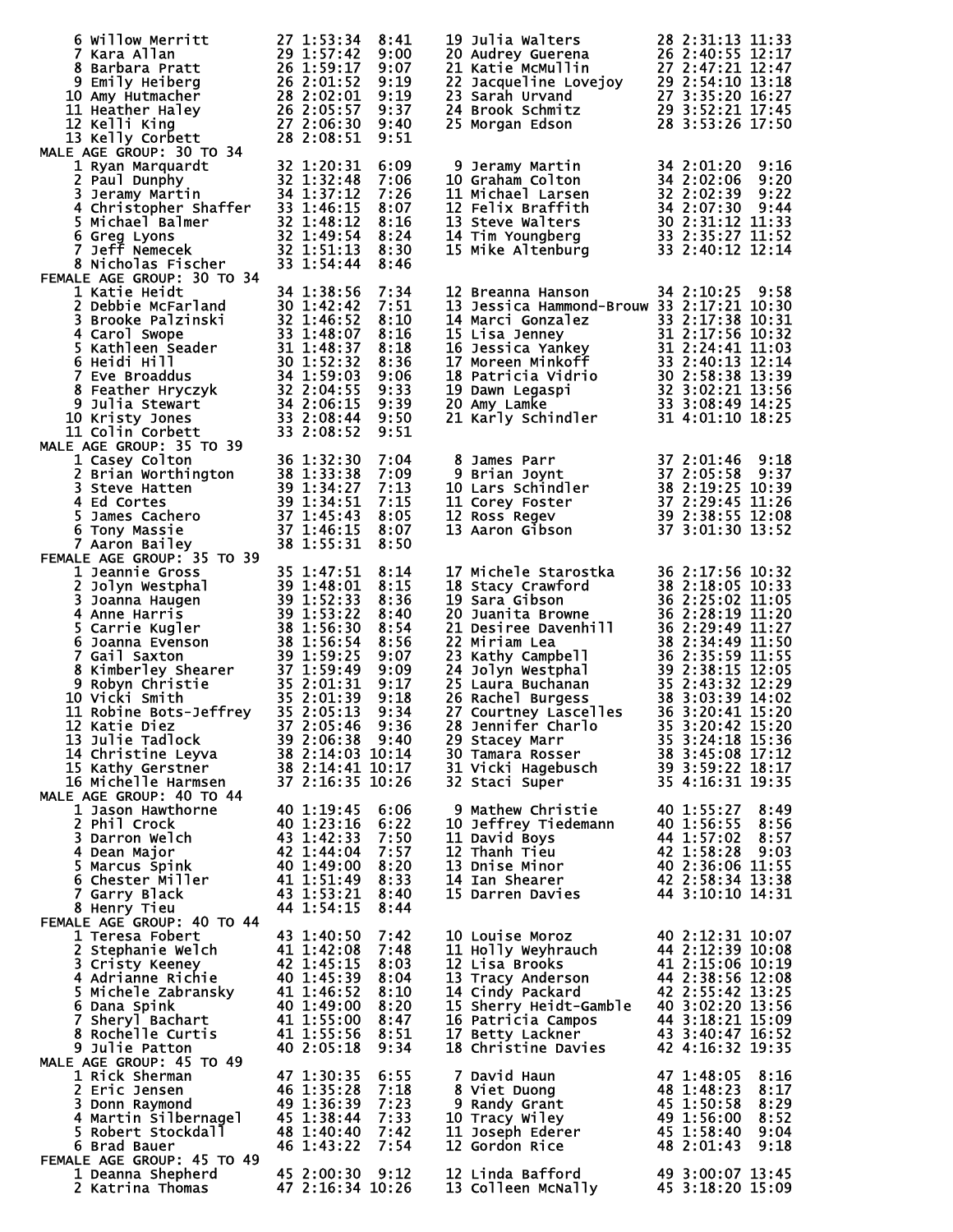| 3 Lori Nakasone<br>48 2:25:22 11:06<br>5 Jolene Cicerchi<br>6 Kerri Schweiger<br>7 Andrea Wright<br>8 Rayla Zumhoff<br>8 Rayla Zumhoff<br>16 2:29:13 11:24<br>8 Rayla Zumhoff<br>9 Vicki Taylor-Roskopf 45 2:39:15 12:10<br>0 Debbie Pierce                                     46 2:43:13 12:28<br>10 Debbie Pierce<br>11 Kimberlee Parkin-Rego 46 2:51:06 13:04<br>MALE AGE GROUP: 50 TO 54 | 46 2:23:56 11:00                                                                                                                |      | 14 Julie Lutter<br>15 Micky Willoughby<br>16 Tamara Bowers<br>16 Tamara Bowers<br>17 Becky Bason<br>17 Becky Bason<br>15 3:29:35 16:00<br>17 Becky Bason<br>18 Christine Hendrickson 48 3:37:11 16:35<br>19 Joan Prins<br>20 Leeann Gabler<br>21 Jeanette Sherman<br>21 Jeanette Sherman<br>22 Susan Rowan<br>22 Susan Rowan<br>23 31:57:42 18:09 | 45 3:20:42 15:20 |  |
|-----------------------------------------------------------------------------------------------------------------------------------------------------------------------------------------------------------------------------------------------------------------------------------------------------------------------------------------------------------------------------------------------|---------------------------------------------------------------------------------------------------------------------------------|------|---------------------------------------------------------------------------------------------------------------------------------------------------------------------------------------------------------------------------------------------------------------------------------------------------------------------------------------------------|------------------|--|
| 1 Bob Martin                                                                                                                                                                                                                                                                                                                                                                                  | 54 1:33:31<br>52 1:42:06<br>54 1:46:01<br>53 1:59:16                                                                            | 7:09 | 50  2:00:07    9:11<br>52  2:12:09  10:06<br>5 Jon Down                                                                                                                                                                                                                                                                                           |                  |  |
| 2 Von Rouske                                                                                                                                                                                                                                                                                                                                                                                  |                                                                                                                                 | 7:48 | 6 Jon Zbinden                                                                                                                                                                                                                                                                                                                                     |                  |  |
| 3 Larry Bishop                                                                                                                                                                                                                                                                                                                                                                                |                                                                                                                                 | 8:06 | 7 Doug Jacques 54 3:12:28 14:42                                                                                                                                                                                                                                                                                                                   |                  |  |
| 4 Stephen Jurca                                                                                                                                                                                                                                                                                                                                                                               | 53 1:59:16                                                                                                                      | 9:07 |                                                                                                                                                                                                                                                                                                                                                   |                  |  |
| FEMALE AGE GROUP: 50 TO 54                                                                                                                                                                                                                                                                                                                                                                    | 53 1:48:51                                                                                                                      | 8:19 |                                                                                                                                                                                                                                                                                                                                                   |                  |  |
| 1 Kathy Carver<br>1 Kathy Carver<br>2 Nancy Levine<br>2 Nancy Levine<br>3 Cheri Damitio<br>4 Terri Brown<br>51 2:15:16 10:20<br>4 Terri Brown<br>51 2:15:16 10:20<br>5 Diane Keleher<br>54 2:19:39 10:40<br>51 2:18:00 10:32<br>5 Diane Keleher<br>54 2:19:39 10:40<br>6 J                                                                                                                    |                                                                                                                                 |      | 13 Kim Addison<br>14 Christine Brophy<br>15 Sue Ryland<br>15 Sue Ryland<br>16 Karrie Ahrendt<br>16 Karrie Ahrendt<br>17 Rose Abbl<br>17 Rose Abbl<br>17 Rose Abbl<br>17 Rose Abbl<br>17 Sance 13:02:00<br>13:54<br>17 Sance 13:02:00<br>14:15<br>14:15                                                                                            |                  |  |
|                                                                                                                                                                                                                                                                                                                                                                                               |                                                                                                                                 |      |                                                                                                                                                                                                                                                                                                                                                   |                  |  |
|                                                                                                                                                                                                                                                                                                                                                                                               |                                                                                                                                 |      |                                                                                                                                                                                                                                                                                                                                                   |                  |  |
|                                                                                                                                                                                                                                                                                                                                                                                               |                                                                                                                                 |      |                                                                                                                                                                                                                                                                                                                                                   |                  |  |
|                                                                                                                                                                                                                                                                                                                                                                                               |                                                                                                                                 |      | 17 ROSE ADDI<br>18 Marcia Malstrom<br>19 Linda McKevitt<br>19 Linda McKevitt<br>19 Linda McKevitt<br>15 3 3:20:43 15:20<br>20 Patricia (p Curfman<br>15 3:29:28 16:00<br>22 Patricia (p Curfman<br>15 3:29:28 16:00<br>22 Patricia (p Curfman<br>15                                                                                               |                  |  |
|                                                                                                                                                                                                                                                                                                                                                                                               |                                                                                                                                 |      |                                                                                                                                                                                                                                                                                                                                                   |                  |  |
|                                                                                                                                                                                                                                                                                                                                                                                               |                                                                                                                                 |      |                                                                                                                                                                                                                                                                                                                                                   |                  |  |
|                                                                                                                                                                                                                                                                                                                                                                                               |                                                                                                                                 |      |                                                                                                                                                                                                                                                                                                                                                   |                  |  |
| 10 Susan Chavez                                                                                                                                                                                                                                                                                                                                                                               |                                                                                                                                 |      |                                                                                                                                                                                                                                                                                                                                                   |                  |  |
| 11 Glenna Fuquay                                                                                                                                                                                                                                                                                                                                                                              |                                                                                                                                 |      | 23 Theresa Bishop                                                                                                                                                                                                                                                                                                                                 | 54 3:53:23 17:49 |  |
| 12 Barbara Beseda                                                                                                                                                                                                                                                                                                                                                                             |                                                                                                                                 |      |                                                                                                                                                                                                                                                                                                                                                   |                  |  |
| MALE AGE GROUP: 55 TO 59                                                                                                                                                                                                                                                                                                                                                                      |                                                                                                                                 |      |                                                                                                                                                                                                                                                                                                                                                   |                  |  |
| 1 Dave Shanks                                                                                                                                                                                                                                                                                                                                                                                 | 59 1:37:03                                                                                                                      | 7:25 | 4 Gary Walker                                                                                                                                                                                                                                                                                                                                     | 59 2:32:41 11:40 |  |
| 2 Mark Hulett                                                                                                                                                                                                                                                                                                                                                                                 | 58 2:07:30 9:44                                                                                                                 |      | 5 Mike Edson                                                                                                                                                                                                                                                                                                                                      | 58 3:24:20 15:36 |  |
| 3 Dave Lee                                                                                                                                                                                                                                                                                                                                                                                    | 55 2:29:44 11:26                                                                                                                |      |                                                                                                                                                                                                                                                                                                                                                   |                  |  |
| FEMALE AGE GROUP: 55 TO 59                                                                                                                                                                                                                                                                                                                                                                    |                                                                                                                                 |      |                                                                                                                                                                                                                                                                                                                                                   |                  |  |
|                                                                                                                                                                                                                                                                                                                                                                                               |                                                                                                                                 |      |                                                                                                                                                                                                                                                                                                                                                   |                  |  |
|                                                                                                                                                                                                                                                                                                                                                                                               |                                                                                                                                 |      |                                                                                                                                                                                                                                                                                                                                                   |                  |  |
|                                                                                                                                                                                                                                                                                                                                                                                               |                                                                                                                                 |      |                                                                                                                                                                                                                                                                                                                                                   |                  |  |
|                                                                                                                                                                                                                                                                                                                                                                                               |                                                                                                                                 |      |                                                                                                                                                                                                                                                                                                                                                   |                  |  |
|                                                                                                                                                                                                                                                                                                                                                                                               |                                                                                                                                 |      |                                                                                                                                                                                                                                                                                                                                                   |                  |  |
| VLE AGE GROUP: 55 IO 35<br>1 Barbara Luscher<br>2 Rebecca Garner<br>3 Lilly Boulianne<br>4 Julia Chavez<br>5 Lori Heiberg<br>5 Lori Heiberg<br>5 Lori Heiberg<br>6 Susan Erickson<br>7 Gina Harris<br>8 Mary Beth Guerena<br>8 Mary Beth Guerena<br>5                                                                                                                                         |                                                                                                                                 |      | 9 Donna Karr 56 2:39:15 12:10<br>10 Cindy Middleton 55 2:56:22 13:28<br>11 Ginny Turner 58 3:01:00 13:49<br>12 Nancy Conner 58 3:06:09 14:13<br>13 Sally Lynch 58 3:15:01 14:54<br>14 Patricia Utt 58 3:28:21 15:55<br>15 Roberta Polly 57                                                                                                        |                  |  |
|                                                                                                                                                                                                                                                                                                                                                                                               |                                                                                                                                 |      |                                                                                                                                                                                                                                                                                                                                                   |                  |  |
| MALE AGE GROUP: 60 TO 64                                                                                                                                                                                                                                                                                                                                                                      |                                                                                                                                 |      |                                                                                                                                                                                                                                                                                                                                                   |                  |  |
| 1 Charles Young                                                                                                                                                                                                                                                                                                                                                                               | 64 1:39:12                                                                                                                      | 7:35 | 3 Doug Hunt                                                                                                                                                                                                                                                                                                                                       | 60 1:55:20 8:49  |  |
| 2 Ted Garner                                                                                                                                                                                                                                                                                                                                                                                  | 60 1:53:23                                                                                                                      | 8:40 | 4 Thomas Burgess                                                                                                                                                                                                                                                                                                                                  | 63 3:03:38 14:02 |  |
| FEMALE AGE GROUP: 60 TO 64                                                                                                                                                                                                                                                                                                                                                                    |                                                                                                                                 |      |                                                                                                                                                                                                                                                                                                                                                   |                  |  |
| 1 Sue Newcomb                                                                                                                                                                                                                                                                                                                                                                                 | 61 1:48:01                                                                                                                      | 8:15 |                                                                                                                                                                                                                                                                                                                                                   |                  |  |
| 2 Judy Daggett<br>3 Susan Knable                                                                                                                                                                                                                                                                                                                                                              |                                                                                                                                 |      |                                                                                                                                                                                                                                                                                                                                                   |                  |  |
| 4 Pamela Ballard                                                                                                                                                                                                                                                                                                                                                                              |                                                                                                                                 |      |                                                                                                                                                                                                                                                                                                                                                   |                  |  |
| 5 Laurie Harmon                                                                                                                                                                                                                                                                                                                                                                               | <b>01 1:40.01 01:45<br/>60 2:33:44 11:45<br/>62 2:35:45 11:54<br/>60 2:55:45 13:25<br/>60 3:13:00 14:45</b><br>60 3:13:09 14:45 |      | 6 Carmella Ettinger<br>7 Juneann Taylor<br>8 Ann Donnelly<br>9 Patience Huntwork<br>64 3:28:41 15:56<br>9 Patience Huntwork<br>64 3:32:35 16:14<br>10 Susan Matthews<br>63 3:39:47 16:47<br><b>10 Susan Matthews</b>                                                                                                                              |                  |  |
| MALE AGE GROUP: 65 TO 69                                                                                                                                                                                                                                                                                                                                                                      |                                                                                                                                 |      |                                                                                                                                                                                                                                                                                                                                                   |                  |  |
| 1 Dennis Knable                                                                                                                                                                                                                                                                                                                                                                               | 65 1:57:17                                                                                                                      | 8:58 |                                                                                                                                                                                                                                                                                                                                                   |                  |  |
| FEMALE AGE GROUP: 65 TO 69                                                                                                                                                                                                                                                                                                                                                                    |                                                                                                                                 |      |                                                                                                                                                                                                                                                                                                                                                   |                  |  |
| 1 Karen Semprevivo                                                                                                                                                                                                                                                                                                                                                                            | 68 3:15:21 14:55                                                                                                                |      | 2 Shirley Rex<br>69 3:57:43 18:09                                                                                                                                                                                                                                                                                                                 |                  |  |
| MALE AGE GROUP: 70 TO 74                                                                                                                                                                                                                                                                                                                                                                      |                                                                                                                                 |      |                                                                                                                                                                                                                                                                                                                                                   |                  |  |
| 1 Eldon Sharon                                                                                                                                                                                                                                                                                                                                                                                | 74 3:27:56 15:53                                                                                                                |      |                                                                                                                                                                                                                                                                                                                                                   |                  |  |

## **Overall 10K Results**

| Place Name |                       | NO.      |    |   | Ag S Div/Tot | Div   | City             |           | St Time | Pace |
|------------|-----------------------|----------|----|---|--------------|-------|------------------|-----------|---------|------|
|            | 1 Scott Hiza          | 228 32 M |    |   | 1/4          | M3034 | Portland         | <b>OR</b> | 36:30   | 5:53 |
|            | John Beck             | 296 18 M |    |   | 1/1          | M1519 | Lincoln City     | <b>OR</b> | 37:56   | 6:07 |
|            | Tony Peralta          | 302 20 M |    |   | 1/2          | M2024 | Lincoln City     | <b>OR</b> | 38:45   | 6:15 |
|            | Jason Townsend        | 280 35 M |    |   | 1/6          | M3539 | <b>Bend</b>      | <b>OR</b> | 38:53   | 6:16 |
|            | Parice Juntradetdoung | 236 29   |    | м | 1/7          | M2529 | MCMinnville      | <b>OR</b> | 41:36   | 6:42 |
|            | 6 Chris Mollahan      | 249 55 M |    |   | 1/4          | M5559 | <b>Sherwood</b>  | <b>OR</b> | 43:14   | 6:58 |
|            | Joseph Dietrich       | 200 34 M |    |   | 2/4          | M3034 | Newport          | <b>OR</b> | 44:18   | 7:08 |
|            | Natalie Mollahan      | 305 29 F |    |   | 1/14         | F2529 | Sherwood         | <b>OR</b> | 45:12   | 7:17 |
| 9          | Jeff Webber           | 288 30 M |    |   | 3/4          | M3034 | Portland         | <b>OR</b> | 45:15   | 7:17 |
| 10         | George Hastings       | 220 53 M |    |   | 1/3          | M5054 | Tillamook        | <b>OR</b> | 45:19   | 7:18 |
| 11         | Damon Hart            | 219      | 28 | м | 2/7          | M2529 | <b>Corvallis</b> | <b>OR</b> | 46:22   | 7:28 |
| 12         | Nathan Wilkinson      | 291 29   |    | м | 3/7          | M2529 | Harrisburg       | <b>OR</b> | 47:44   | 7:41 |
| 13         | Sean Lambert          | 240 38 M |    |   | 2/6          | M3539 | Pacific City     | <b>OR</b> | 48:50   | 7:52 |
| 14         | <b>Beau Yates</b>     | 293 35   |    | M | 3/6          | M3539 | Cottage Grove    | <b>OR</b> | 48:50   | 7:52 |
| 15         | Charlonda Fielder     | 304 24 F |    |   | 1/1          | F2024 | Vancouver        | WA        | 49:21   | 7:57 |
|            | 16 Rick Stucky        | 276 52 M |    |   | 2/3          | M5054 | Silverton        | <b>OR</b> | 49:36   | 7:59 |
| 17         | Joe Wehrli            | 289 51 M |    |   | 3/3          | M5054 | Salem            | <b>OR</b> | 49:37   | 8:00 |
| 18         | Tom Swinford          | 277 64 M |    |   | 1/5          | M6064 | Toledo           | <b>OR</b> | 49:42   | 8:00 |
| 19         | Nicole Ralston        | 262 28 F |    |   | 2/14         | F2529 | Federal Way      | WA        | 49:52   | 8:02 |
|            | 20 Rhonda Haynes      | 223 50 F |    |   | 1/8          | F5054 | Newport          | <b>OR</b> | 50:00   | 8:03 |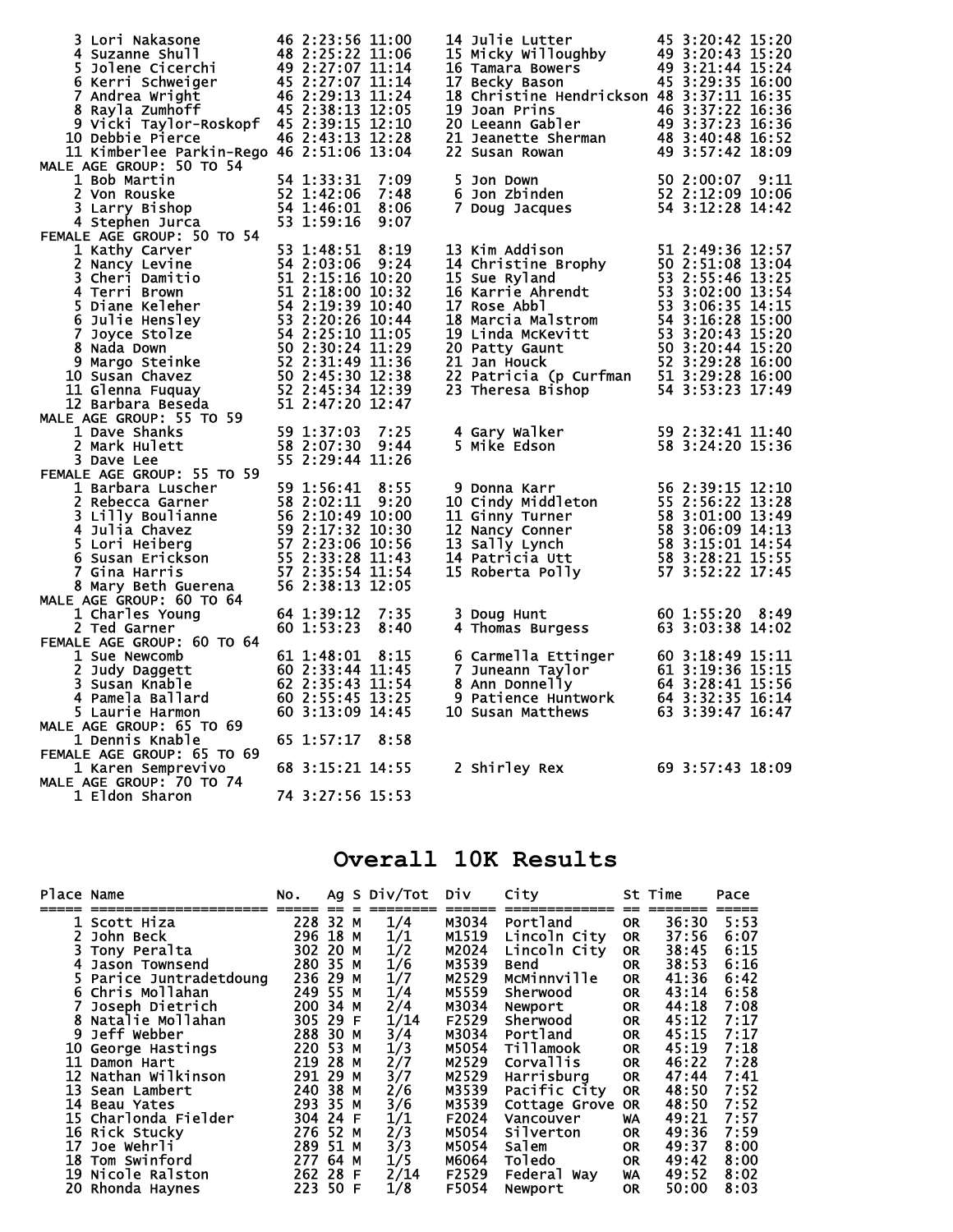| 21 Heather Hatton                                                                                                                                                                                                                                    | 222 41 F             | 1/10         | F4044          | Gleneden Beac OR                                                                                                                                                                                                                                                                     |                        | 51:31                                | 8:18         |
|------------------------------------------------------------------------------------------------------------------------------------------------------------------------------------------------------------------------------------------------------|----------------------|--------------|----------------|--------------------------------------------------------------------------------------------------------------------------------------------------------------------------------------------------------------------------------------------------------------------------------------|------------------------|--------------------------------------|--------------|
| 22 Emily Coates                                                                                                                                                                                                                                      | 195 16 F             | 1/1          | F1519          | Salem                                                                                                                                                                                                                                                                                | OR.                    | 51:54                                | 8:21         |
| 23 Kasey Stroud                                                                                                                                                                                                                                      | 275 27 F             | 3/14         | F2529          | Portland                                                                                                                                                                                                                                                                             | <b>OR</b>              | 52:51                                | 8:31         |
| 24 Tali Best                                                                                                                                                                                                                                         | 187 36 F             | 1/9          | F3539          | Portland                                                                                                                                                                                                                                                                             | <b>OR</b>              | 53:38                                | 8:38         |
| 25 Johanna Wienert                                                                                                                                                                                                                                   | 290 52 F             | 2/8          | F5054          | Newport                                                                                                                                                                                                                                                                              | <b>OR</b>              | 54:12                                | 8:44         |
| 26 Stacy Janesofsky                                                                                                                                                                                                                                  | 232 31 F             | 1/14         | F3034          | Dallas                                                                                                                                                                                                                                                                               | <b>OR</b>              | 54:20                                | 8:45         |
| 27 Brittany Stolle                                                                                                                                                                                                                                   | 274 30 F<br>217 24 M | 2/14         | F3034          | Portland                                                                                                                                                                                                                                                                             | <b>OR</b>              | 54:32                                | 8:47         |
| 28 Garrett Haldeman<br>29 Kasie Gillespie                                                                                                                                                                                                            | 212 27 F             | 2/2<br>4/14  | M2024<br>F2529 | Corvallis<br>Sherwood                                                                                                                                                                                                                                                                | <b>OR</b><br><b>OR</b> | 54:45<br>55:19                       | 8:49<br>8:55 |
| 30 Amy Henderson                                                                                                                                                                                                                                     | 224 28 F             | 5/14         | F2529          |                                                                                                                                                                                                                                                                                      | <b>OR</b>              | 55:29                                | 8:56         |
| 31 Chase Francis                                                                                                                                                                                                                                     | 208 27 M             | 4/7          | M2529          | Depoe Bay<br>Sherwood                                                                                                                                                                                                                                                                | <b>OR</b>              | 55:34                                | 8:57         |
| 32 Ray Arrington                                                                                                                                                                                                                                     | 178 62 M             | 2/5          | M6064          | Kent                                                                                                                                                                                                                                                                                 | WA                     | 55:37                                | 8:57         |
| 33 Brad Witman                                                                                                                                                                                                                                       | 292 36 M             | 4/6          | M3539          | Newport                                                                                                                                                                                                                                                                              | <b>OR</b>              | 55:41                                | 8:58         |
| 34 Ron Vorderstrasse<br>35 Sue Beugke                                                                                                                                                                                                                | 285 38 M             | 5/6          | M3539          | Lebanon                                                                                                                                                                                                                                                                              | <b>OR</b>              | 56:07                                | 9:02         |
| 35 Sue Rouske                                                                                                                                                                                                                                        | 265 50 F             | 3/8          | F5054          | Camas                                                                                                                                                                                                                                                                                | WA                     | 57:00                                | 9:11         |
| 36 Calvin Alsleben                                                                                                                                                                                                                                   | 177 73 M             | 1/1          | M7074          | Lincoln City                                                                                                                                                                                                                                                                         | <b>OR</b>              | 57:38                                | 9:17         |
| 37<br>David Halstead                                                                                                                                                                                                                                 | 218 62 M             | 3/5          | M6064          | Vancouver                                                                                                                                                                                                                                                                            | WA                     | 58:12                                | 9:22         |
| 38 Roy Radcliff                                                                                                                                                                                                                                      | 295 48 M             | 1/4          | M4549          | Bend                                                                                                                                                                                                                                                                                 | <b>OR</b>              | 58:20                                | 9:24         |
| 38 Roy Rauchin<br>39 Scott Burwash<br>40 Justin Greene<br>41 Steven Syddria<br>43 Kym Townsen Townsend<br>43 Romee Way                                                                                                                               | 193 33 M             | 4/4          | M3034          | Dallas                                                                                                                                                                                                                                                                               | <b>OR</b>              | 58:51                                | 9:29         |
|                                                                                                                                                                                                                                                      | 214 29 M             | 5/7          | M2529          | Federal Way                                                                                                                                                                                                                                                                          | WA                     | 58:54                                | 9:29         |
|                                                                                                                                                                                                                                                      | 273 59 M             | 2/4          | M5559          | Salem                                                                                                                                                                                                                                                                                | <b>OR</b>              | 59:32                                | 9:35         |
|                                                                                                                                                                                                                                                      | 283 47 F<br>281 28 F | 1/8<br>6/14  | F4549<br>F2529 | Bend<br>Sherwood<br>Otter                                                                                                                                                                                                                                                            | <b>OR</b>              | 59:51<br>59:52                       | 9:38<br>9:39 |
| 44 Renee Way                                                                                                                                                                                                                                         | 287 52 F             | 4/8          | F5054          |                                                                                                                                                                                                                                                                                      | <b>OR</b>              | OR 1:00:32                           | 9:45         |
| <b>First School School</b><br>16 Tiffany Munk<br>17 Maxine Jennings<br>18 Daniel Beachem<br>19 Jonathan Beaver<br>51 Jacque Bruns<br>52 Mary Seymour<br>73 Susie Grant<br>14 Tim Janesofsky<br>5 Shawnts                                             | 202 30 F             | 3/14         | F3034          |                                                                                                                                                                                                                                                                                      |                        | OR 1:00:42                           | 9:46         |
|                                                                                                                                                                                                                                                      | 250 37 F             | 2/9          | F3539          | Portland                                                                                                                                                                                                                                                                             |                        | OR 1:01:38                           | 9:55         |
|                                                                                                                                                                                                                                                      | 234 44 F             | 2/10         | F4044          | Salem                                                                                                                                                                                                                                                                                |                        | OR 1:02:17 10:02                     |              |
|                                                                                                                                                                                                                                                      | 183 37 M             | 6/6          | M3539          | Eugene                                                                                                                                                                                                                                                                               |                        | OR 1:02:59 10:09                     |              |
|                                                                                                                                                                                                                                                      | 185 29 M             | 6/7          | M2529          | Sweet Home                                                                                                                                                                                                                                                                           |                        | OR 1:03:01 10:09                     |              |
|                                                                                                                                                                                                                                                      | 251 45 M             | 2/4          | M4549          | Portland                                                                                                                                                                                                                                                                             |                        | OR 1:03:05 10:10                     |              |
|                                                                                                                                                                                                                                                      | 192 27 F             | 7/14         | F2529          | Corvallis                                                                                                                                                                                                                                                                            |                        | OR 1:03:47 10:16                     |              |
|                                                                                                                                                                                                                                                      | 268 45 F             | 2/8          | F4549          | Albany                                                                                                                                                                                                                                                                               |                        | OR 1:05:12 10:30                     |              |
|                                                                                                                                                                                                                                                      | 213 46 F             | 3/8          | F4549          | MCMinnville                                                                                                                                                                                                                                                                          |                        | OR 1:05:20 10:31                     |              |
|                                                                                                                                                                                                                                                      | 233 45 M             | 3/4          | M4549          | Dallas                                                                                                                                                                                                                                                                               |                        | OR 1:05:47 10:36                     |              |
| 55 Shawnte Braffith<br>56 Al Oppliger                                                                                                                                                                                                                | 191 34 F             | 4/14         | F3034          | Steilacoom                                                                                                                                                                                                                                                                           |                        | WA 1:06:27 10:42                     |              |
| 56 Al Oppliger                                                                                                                                                                                                                                       | 254 79 M             | 1/2          | M7599          | Monmouth                                                                                                                                                                                                                                                                             |                        | OR 1:06:54 10:46                     |              |
| 57 Roxanna Long                                                                                                                                                                                                                                      | 244 42 F             | 3/10         | F4044          | Salem                                                                                                                                                                                                                                                                                |                        | OR 1:07:10 10:49                     |              |
| 58 Jeff Thomas                                                                                                                                                                                                                                       | 859 48 M             | 4/4          | M4549          | McMinnville                                                                                                                                                                                                                                                                          |                        | OR 1:08:54 11:06                     |              |
| 59 Matt Bisturis<br>59 Matt Bisturis<br>60 Heather Bisturis                                                                                                                                                                                          | 190 29 M<br>189 29 F | 7/7          | M2529          | Vancouver                                                                                                                                                                                                                                                                            |                        | WA 1:09:49 11:15                     |              |
| 61 Mike Cooper                                                                                                                                                                                                                                       | 197 64 M             | 8/14<br>4/5  | F2529<br>M6064 | Vancouver<br>Otter Rock                                                                                                                                                                                                                                                              |                        | WA 1:09:49 11:15<br>OR 1:10:32 11:21 |              |
| 62 Melinda McFarland                                                                                                                                                                                                                                 | 301 30 F             | 5/14         | F3034          | <b>Bojse</b>                                                                                                                                                                                                                                                                         |                        | ID 1:10:36 11:22                     |              |
| 63 Mary McFarland                                                                                                                                                                                                                                    | 300 58 F             | 1/6          | F5559          | Lincoln City                                                                                                                                                                                                                                                                         |                        | OR 1:10:36 11:22                     |              |
| 64 Rick Barnhart                                                                                                                                                                                                                                     | 181 56 M             | 3/4          | M5559          | Tigard                                                                                                                                                                                                                                                                               |                        | OR 1:10:44 11:23                     |              |
| 65 Emily Latimer                                                                                                                                                                                                                                     | 241 35 F             | 3/9          | F3539          | Lebanon                                                                                                                                                                                                                                                                              |                        | OR 1:10:53 11:25                     |              |
|                                                                                                                                                                                                                                                      | 188 30 F             | 6/14         | F3034          | <b>Lebanon<br/>Seattle<br/>Seattle<br/>Portland</b>                                                                                                                                                                                                                                  |                        | WA 1:11:13 11:28                     |              |
|                                                                                                                                                                                                                                                      | 272 28 F             | 9/14         | F2529          |                                                                                                                                                                                                                                                                                      |                        | WA 1:11:15 11:28                     |              |
| <b>65 EMTITY LALINGI<br/>66 Sara Biancofiori<br/>67 Emily Smith<br/>68 Maddie Ovenell<br/>69 Joan Kelsey<br/>70 Leila Rove</b>                                                                                                                       | 256 33 F             | 7/14         | F3034          | Portland                                                                                                                                                                                                                                                                             |                        | OR 1:11:15 11:28                     |              |
|                                                                                                                                                                                                                                                      | 238 59 F             | 2/6          | F5559          | <b>Tillamook</b>                                                                                                                                                                                                                                                                     |                        | OR 1:11:32 11:31                     |              |
|                                                                                                                                                                                                                                                      |                      | 4/10         | F4044          | Lincoln City OR 1:15:02 12:05                                                                                                                                                                                                                                                        |                        |                                      |              |
|                                                                                                                                                                                                                                                      |                      | 8/14         | F3034          | Coos Bay<br>Puyallup<br>Puyallup<br>Rugene<br>Rugene<br>Rugene<br>Rugene<br>Rugene<br>Rugene<br>Rugene<br>Rugene<br>Rugene<br>Rugene<br>Rugene<br>Rugene<br>Rugene<br>Rugene<br>Rugene<br>Rugene<br>Rugene<br>Rugene<br>Rugene<br>Rugene<br>Rugene<br>Rugene<br>Rugene<br>Rugene<br> |                        |                                      |              |
|                                                                                                                                                                                                                                                      |                      | 9/14         | F3034          |                                                                                                                                                                                                                                                                                      |                        |                                      |              |
|                                                                                                                                                                                                                                                      |                      | 10/14        | F3034          |                                                                                                                                                                                                                                                                                      |                        |                                      |              |
|                                                                                                                                                                                                                                                      |                      | 4/9<br>11/14 | F3539          | Salem                                                                                                                                                                                                                                                                                |                        | OR 1:18:10 12:35<br>OR 1:19:14 12:45 |              |
|                                                                                                                                                                                                                                                      |                      | 5/10         | F3034<br>F4044 | Lincoln City<br>Lincoln City                                                                                                                                                                                                                                                         |                        | OR 1:19:14 12:46                     |              |
|                                                                                                                                                                                                                                                      |                      | 6/10         | F4044          | Harrisburg                                                                                                                                                                                                                                                                           |                        | OR 1:21:43 13:10                     |              |
|                                                                                                                                                                                                                                                      |                      | 1/1          | F0114          | Gresham                                                                                                                                                                                                                                                                              |                        | OR 1:22:53 13:21                     |              |
|                                                                                                                                                                                                                                                      |                      | 5/8          | F5054          | Lincoln City OR 1:22:54 13:21                                                                                                                                                                                                                                                        |                        |                                      |              |
|                                                                                                                                                                                                                                                      |                      | 4/8          | F4549          | Dallas                                                                                                                                                                                                                                                                               |                        | OR 1:25:07 13:42                     |              |
|                                                                                                                                                                                                                                                      |                      | 10/14        | F2529          | Lincoln City                                                                                                                                                                                                                                                                         |                        | OR 1:25:19 13:44                     |              |
|                                                                                                                                                                                                                                                      |                      | 11/14        | F2529          | Albany                                                                                                                                                                                                                                                                               |                        | OR 1:25:44 13:48                     |              |
|                                                                                                                                                                                                                                                      |                      | 12/14        | F2529          | Lincoln City OR 1:25:53 13:50                                                                                                                                                                                                                                                        |                        |                                      |              |
|                                                                                                                                                                                                                                                      |                      | 5/8          | F4549          | <b>Neotsu</b>                                                                                                                                                                                                                                                                        |                        | OR 1:26:49 13:59                     |              |
|                                                                                                                                                                                                                                                      |                      | 6/8          | F4549          | <b>Neotsu</b><br><b>Neotsu<br/>Sherwood<br/>Sherwood<br/>Salem</b>                                                                                                                                                                                                                   |                        | OR 1:26:49 13:59                     |              |
|                                                                                                                                                                                                                                                      |                      | 3/6          | F5559          |                                                                                                                                                                                                                                                                                      |                        | OR 1:28:04 14:11                     |              |
|                                                                                                                                                                                                                                                      |                      | 4/4          | M5559          |                                                                                                                                                                                                                                                                                      |                        | OR 1:28:05 14:11                     |              |
|                                                                                                                                                                                                                                                      |                      | 12/14        | F3034          | Salem                                                                                                                                                                                                                                                                                |                        | OR 1:28:34 14:16                     |              |
|                                                                                                                                                                                                                                                      |                      | 6/8<br>7/10  | F5054<br>F4044 | Lincoln City OR 1:30:57 14:39<br>Salem                                                                                                                                                                                                                                               |                        | OR 1:30:59 14:39                     |              |
|                                                                                                                                                                                                                                                      |                      | 7/8          | F5054          | Toledo                                                                                                                                                                                                                                                                               |                        | OR 1:32:03 14:49                     |              |
|                                                                                                                                                                                                                                                      |                      | 4/6          | F5559          | Toledo                                                                                                                                                                                                                                                                               |                        | OR 1:32:04 14:49                     |              |
|                                                                                                                                                                                                                                                      |                      | 5/6          | F5559          |                                                                                                                                                                                                                                                                                      |                        | OR 1:33:42 15:05                     |              |
|                                                                                                                                                                                                                                                      |                      | 8/10         | F4044          | Newport<br>Keizer                                                                                                                                                                                                                                                                    |                        | OR 1:34:47 15:16                     |              |
|                                                                                                                                                                                                                                                      |                      | 5/9          | F3539          |                                                                                                                                                                                                                                                                                      |                        | OR 1:34:51 15:16                     |              |
|                                                                                                                                                                                                                                                      |                      | 9/10         | F4044          | Dundee<br>Newberg                                                                                                                                                                                                                                                                    |                        | OR 1:35:14 15:20                     |              |
|                                                                                                                                                                                                                                                      |                      | 13/14        | F3034          | woodburn                                                                                                                                                                                                                                                                             |                        | OR 1:35:23 15:21                     |              |
|                                                                                                                                                                                                                                                      |                      | 6/9          | F3539          | Woodburn                                                                                                                                                                                                                                                                             |                        | OR 1:35:24 15:22                     |              |
|                                                                                                                                                                                                                                                      |                      | 1/2          | F7074          | Monmouth                                                                                                                                                                                                                                                                             |                        | OR 1:35:45 15:25                     |              |
|                                                                                                                                                                                                                                                      |                      | 10/10        | F4044          | Salem                                                                                                                                                                                                                                                                                |                        | OR 1:35:48 15:26                     |              |
| 68 Maddie Ovenell<br>69 Joan Kelsey<br>70 Leila Boys<br>71 Corinne Henry<br>72 Gwen wahl<br>72 Gwen Wallise Tolan<br>74 Barbarita Barrera<br>75 Kara Beachem<br>74 Barbarita Barrera<br>75 Anila Ehrenfelt<br>76 Anila Ehrenfelt<br>76 Anila Ehrenfe |                      | 14/14        | F3034          | Lebanon                                                                                                                                                                                                                                                                              |                        | OR 1:36:21 15:31                     |              |
|                                                                                                                                                                                                                                                      |                      | 8/8          | F5054          | Lebanon                                                                                                                                                                                                                                                                              |                        | OR 1:36:22 15:31                     |              |
|                                                                                                                                                                                                                                                      |                      | 2/2          | F7074          | Salem                                                                                                                                                                                                                                                                                |                        | OR 1:36:34 15:33                     |              |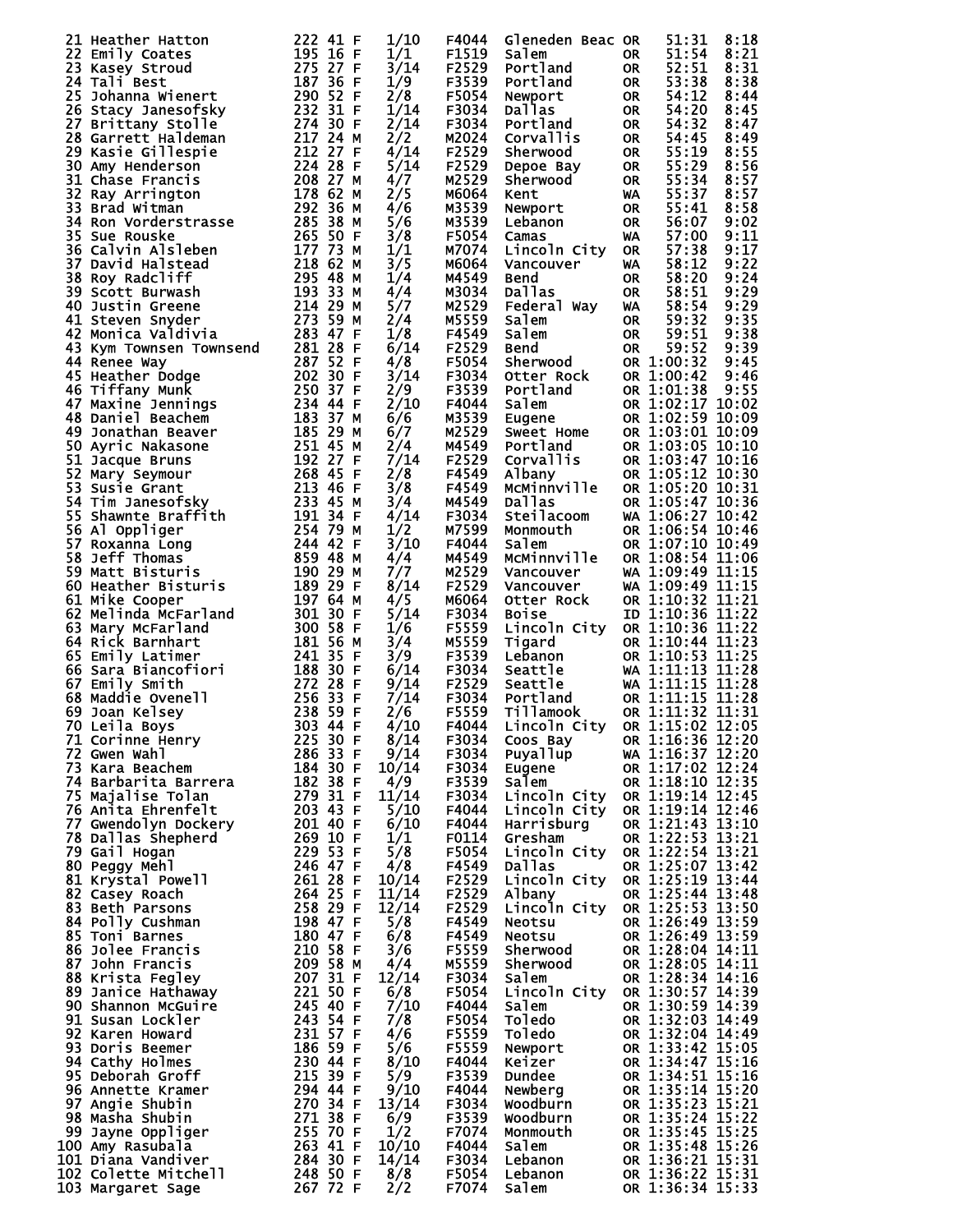| 104 Lisa Lobello     | 242 49 F     | 7/8   | F4549 Lincoln City | OR 1:38:37 15:53                    |
|----------------------|--------------|-------|--------------------|-------------------------------------|
| 105 June Taylor      | 278 65 F     | 1/2   |                    | F6569 Troutdale OR 1:39:34 16:02    |
| 106 Susan Balloun    | 297 67 F     | 2/2   | F6569 Lincoln City | OR 1:40:13 16:08                    |
| 107 Starla Kay       | 237 39 F     | 7/9   | F3539 Lincoln City | OR 1:43:52 16:43                    |
| 108 Maria Gakstatter | 299 45 F     | 8/8   |                    | F4549 Lincoln City OR 1:43:56 16:44 |
| 109 Kimberly Smith   | 298 27 F     | 13/14 |                    | F2529 Lincoln City OR 1:52:39 18:08 |
| 110 Kristy Hertz     | 227 38 F 8/9 |       | F3539 Otis         | OR 1:52:50 18:10                    |
| 111 Christa Peterson | 259 57 F     | 6/6   | F5559 Lincoln City | OR 1:52:59 18:11                    |
| 112 Gary Ellingson   | 204 60 M     | 5/5   |                    | M6064 Lincoln City OR 1:55:22 18:34 |
| 113 Wayne Sabin      | 819 78 M     | 2/2   |                    | M7599 Portland OR 1:55:31 18:36     |
| 114 Jordanne Nevin   | 252 28 F     | 14/14 |                    | F2529 Fife WA 2:17:54 22:12         |
| 115 Carla Sauls      | 917 38 F     | 9/9   | F3539 Lincoln City | OR 2:28:43 23:56                    |

## **10K Results By Age Group**

| FEMALE AGE GROUP: 01 TO 14                       |          |                                                          |               |                                |     |                                      |      |
|--------------------------------------------------|----------|----------------------------------------------------------|---------------|--------------------------------|-----|--------------------------------------|------|
| 1 Dallas Shepherd                                |          | 10 1:22:53 13:21                                         |               |                                |     |                                      |      |
| MALE AGE GROUP: 15 TO 19                         |          |                                                          |               |                                |     |                                      |      |
| 1 John Beck                                      | 18       | 37:56                                                    | 6:07          |                                |     |                                      |      |
| FEMALE AGE GROUP: 15 TO 19<br>1 Emily Coates     | 16       | 51:54                                                    | 8:21          |                                |     |                                      |      |
| MALE AGE GROUP: 20 TO 24                         |          |                                                          |               |                                |     |                                      |      |
| 1 Tony Peralta                                   | 20       | 38:45                                                    | 6:15          | 2 Garrett Haldeman             | 24  | 54:45                                | 8:49 |
| FEMALE AGE GROUP: 20 TO 24                       |          |                                                          |               |                                |     |                                      |      |
| 1 Charlonda Fielder                              | 24       | 49:21                                                    | 7:57          |                                |     |                                      |      |
| MALE AGE GROUP: 25 TO 29                         |          |                                                          |               |                                |     |                                      |      |
| 1 Parice Juntradetdoung 29                       |          | 41:36                                                    | 6:42          | 5 Justin Greene                | 29  | 58:54 9:29                           |      |
| 2 Damon Hart                                     | 28       | 46:22                                                    | 7:28          | 6 Jonathan Beaver              |     | 29 1:03:01 10:09                     |      |
| 3 Nathan Wilkinson<br>4 Chase Francis            | 29<br>27 | 47:44<br>55:34                                           | -7:41<br>8:57 | 7 Matt Bisturis                |     | 29 1:09:49 11:15                     |      |
| FEMALE AGE GROUP: 25 TO 29                       |          |                                                          |               |                                |     |                                      |      |
| 1 Natalie Mollahan                               | 29       | 45:12                                                    | 7:17          | 8 Heather Bisturis             |     | 29 1:09:49 11:15                     |      |
| 2 Nicole Ralston                                 | 28       | 49:52                                                    | 8:02          | 9 Emily Smith                  |     | 28 1:11:15 11:28                     |      |
| 3 Kasey Stroud                                   | 27       | 52:51                                                    | 8:31          | 10 Krystal Powell              |     | 28 1:25:19 13:44                     |      |
| 4 Kasie Gillespie                                | 27       | 55:19                                                    | 8:55          | 11 Casey Roach                 |     | 25 1:25:44 13:48                     |      |
| 5 Amy Henderson                                  | 28       | 55:29                                                    | 8:56          | 12 Beth Parsons                |     | 29 1:25:53 13:50                     |      |
| 6 Kym Townsen Townsend                           | 28       | 59:52                                                    | 9:39          | 13 Kimberly Smith              |     | 27 1:52:39 18:08                     |      |
| 7 Jacque Bruns                                   |          | 27 1:03:47 10:16                                         |               | 14 Jordanne Nevin              |     | 28 2:17:54 22:12                     |      |
| MALE AGE GROUP: 30 TO 34                         |          |                                                          |               |                                |     |                                      |      |
| 1 Scott Hiza                                     | 32       | 36:30                                                    | 5:53          | 3 Jeff Webber                  | 30  | 45:15                                | 7:17 |
| 2 Joseph Dietrich                                | 34       | 44:18                                                    | 7:08          | 4 Scott Burwash                | 33. | 58:51                                | 9:29 |
| FEMALE AGE GROUP: 30 TO 34<br>1 Stacy Janesofsky | 31       | 54:20                                                    | 8:45          | 8 Corinne Henry                |     | 30 1:16:36 12:20                     |      |
| 2 Brittany Stolle                                | 30       | 54:32                                                    | 8:47          | 9 Gwen Wahl                    |     | 33 1:16:37 12:20                     |      |
| 3 Heather Dodge                                  |          | 30 1:00:42                                               | 9:46          | 10 Kara Beachem                |     | 30 1:17:02 12:24                     |      |
| 4 Shawnte Braffith                               |          | 34 1:06:27 10:42                                         |               | 11 Majalise Tolan              |     | 31 1:19:14 12:45                     |      |
| 5 Melinda McFarland                              |          | 30 1:10:36 11:22                                         |               | 12 Krista Fegley               |     | 31 1:28:34 14:16                     |      |
| 6 Sara Biancofiori                               |          | 30 1:11:13 11:28                                         |               | <b>13 Angie Shubin</b>         |     | 34 1:35:23 15:21                     |      |
| 7 Maddie Ovenell                                 |          | 33 1:11:15 11:28                                         |               | 14 Diana Vandiver              |     | 30 1:36:21 15:31                     |      |
| MALE AGE GROUP: 35 TO 39                         |          |                                                          |               |                                |     |                                      |      |
| 1 Jason Townsend                                 | 35       | 38:53                                                    | 6:16          | 4 Brad Witman                  | 36  | 55:41                                | 8:58 |
| 2 Sean Lambert                                   | 38       | 48:50                                                    | 7:52          | 5 Ron Vorderstrasse            | 38  | 56:07 9:02                           |      |
| 3 Beau Yates                                     | 35       | 48:50                                                    | 7:52          | 6 Daniel Beachem               |     | 37 1:02:59 10:09                     |      |
| FEMALE AGE GROUP: 35 TO 39<br>1 Tali Best        | 36       |                                                          | 8:38          |                                |     |                                      |      |
| 2 Tiffany Munk                                   |          | 53:38<br>37 1:01:38                                      | 9:55          | 6 Masha Shubin<br>7 Starla Kay |     | 38 1:35:24 15:22<br>39 1:43:52 16:43 |      |
| 3 Emily Latimer                                  |          | 35 1:10:53 11:25                                         |               | 8 Kristy Hertz                 |     | 38 1:52:50 18:10                     |      |
| 4 Barbarita Barrera                              |          | 38 1:18:10 12:35                                         |               | 9 Carla Sauls                  |     | 38 2:28:43 23:56                     |      |
| 5 Deborah Groff                                  |          | 39 1:34:51 15:16                                         |               |                                |     |                                      |      |
| FEMALE AGE GROUP: 40 TO 44                       |          |                                                          |               |                                |     |                                      |      |
| 1 Heather Hatton                                 | 41       |                                                          | 51:31 8:18    | 6 Gwendolyn Dockery            |     | 40 1:21:43 13:10                     |      |
| 2 Maxine Jennings                                |          | 44 1:02:17 10:02<br>42 1:07:10 10:49<br>44 1:15:02 12:05 |               | 7 Shannon McGuire              |     | 40 1:30:59 14:39                     |      |
| 3 Roxanna Long                                   |          |                                                          |               | 8 Cathy Holmes                 |     | 44 1:34:47 15:16                     |      |
| 4 Leila Boys                                     |          | 44 1:15:02 12:05                                         |               | 9 Annette Kramer               |     | 44 1:35:14 15:20                     |      |
| 5 Anita Ehrenfelt                                |          | 43 1:19:14 12:46                                         |               | 10 Amy Rasubala                |     | 41 1:35:48 15:26                     |      |
| MALE AGE GROUP: 45 TO 49<br>1 Roy Radcliff       | 48       |                                                          | 58:20 9:24    | 3 Tim Janesofsky               |     | 45 1:05:47 10:36                     |      |
| 2 Ayric Nakasone                                 |          | 45 1:03:05 10:10                                         |               | 4 Jeff Thomas                  |     | 48 1:08:54 11:06                     |      |
| FEMALE AGE GROUP: 45 TO 49                       |          |                                                          |               |                                |     |                                      |      |
| 1 Monica Valdivia                                | 47       | 59:51                                                    | 9:38          | 5 Polly Cushman                |     | 47 1:26:49 13:59                     |      |
| 2 Mary Seymour                                   |          | 45 1:05:12 10:30                                         |               | 6 Toni Barnes                  |     | 47 1:26:49 13:59                     |      |
| 3 Susie Grant                                    |          | 46 1:05:20 10:31                                         |               | 7 Lisa Lobello                 |     | 49 1:38:37 15:53                     |      |
| 4 Peggy Mehl                                     |          | 47 1:25:07 13:42                                         |               | 8 Maria Gakstatter             |     | 45 1:43:56 16:44                     |      |
| MALE AGE GROUP: 50 TO 54                         |          |                                                          |               |                                |     |                                      |      |
| 1 George Hastings                                | 53       | 45:19                                                    | 7:18          | 3 Joe Wehrli                   | 51  | 49:37                                | 8:00 |
| 2 Rick Stucky                                    | 52       | 49:36                                                    | 7:59          |                                |     |                                      |      |
| FEMALE AGE GROUP: 50 TO 54                       | 50       | 50:00                                                    |               | 5 Gail Hogan                   |     |                                      |      |
| 1 Rhonda Haynes<br>2 Johanna Wienert             | 52       | 54:12                                                    | 8:03<br>8:44  | 6 Janice Hathaway              |     | 53 1:22:54 13:21<br>50 1:30:57 14:39 |      |
| 3 Sue Rouske                                     | 50       | 57:00                                                    | 9:11          | 7 Susan Lockler                |     | 54 1:32:03 14:49                     |      |
| 4 Renee Way                                      |          | 52 1:00:32                                               | 9:45          | 8 Colette Mitchell             |     | 50 1:36:22 15:31                     |      |
| MALE AGE GROUP: 55 TO 59                         |          |                                                          |               |                                |     |                                      |      |